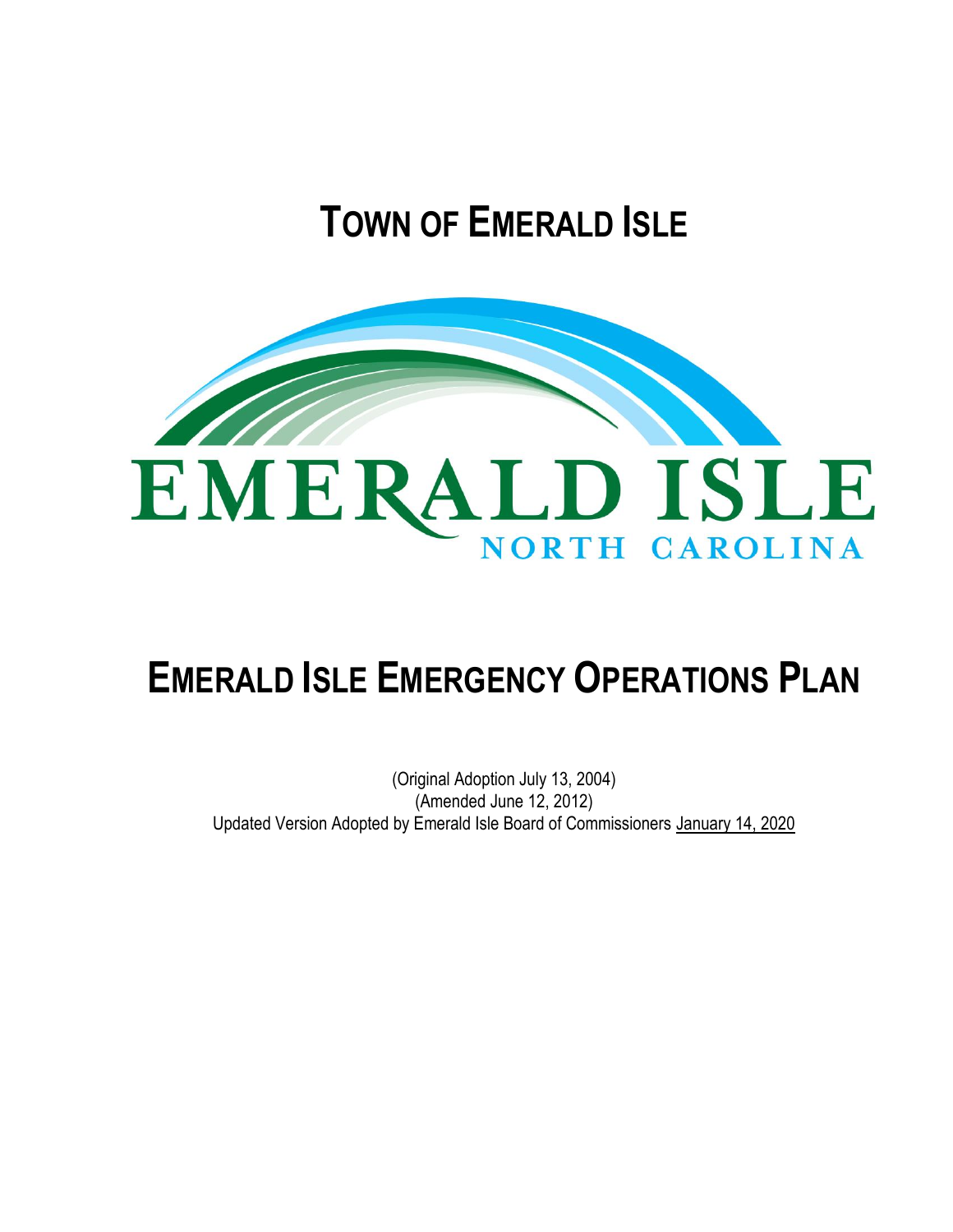# *EMERALD ISLE EMERGENCY OPERATIONS PLAN*

## *PREFACE*

## Overview for Hurricanes

 It is the intent of this policy, to explain step by step, the procedures used by the town during a destructive storm. With this policy it will be the responsibility of each Department Head to train their personnel and have the equipment at hand to carry out this policy, prior to any storm.

 The following is a quick overview of the plan in action. It should give an idea of what has to be done to survive this storm.

- 1. The Town Manager publishes an article on hurricanes and what to do in case one hits in each spring Emerald Tidings.
- 2. The National Weather Service announces a hurricane is predicted to strike the North Carolina Coast.
- 3. The Town Manager announces Condition III hurricane watch.
- 4. The Town Government goes into the hurricane operation procedures outlined in this plan.
- 5. After the evacuation of the town, the Emergency Personnel and equipment are moved to the alternate location off the island, if required (Category 4 or greater).
- 6. All key-Town personnel stand by for landfall.
- 7. A curfew will be in effect until re-entry is allowed. Curfews may be modified after curfew lifted.
- 8. After the storm the Fire, Police, Public Works, Planning & Inspections personnel will proceed back to the island to secure LP tanks, do the preliminary damage assessment, and take care of any causalities.(if the bridge is not passable the fire department watercraft will be used)The Public Works Dept. and Public Utilities will follow them.
- 9. After the storm, Parks and Recreation Department will set up the Recreation Building to house employees and will coordinate with Salvation Army/American Red Cross to provide three meals a day for the employee's and volunteers to keep them working. (if the recreation building is destroyed, the EOC will designate a location for them to set up to accomplish this task.) if the town does not have a lot of damage, the EOC may open this facility depending on the severity of the storm.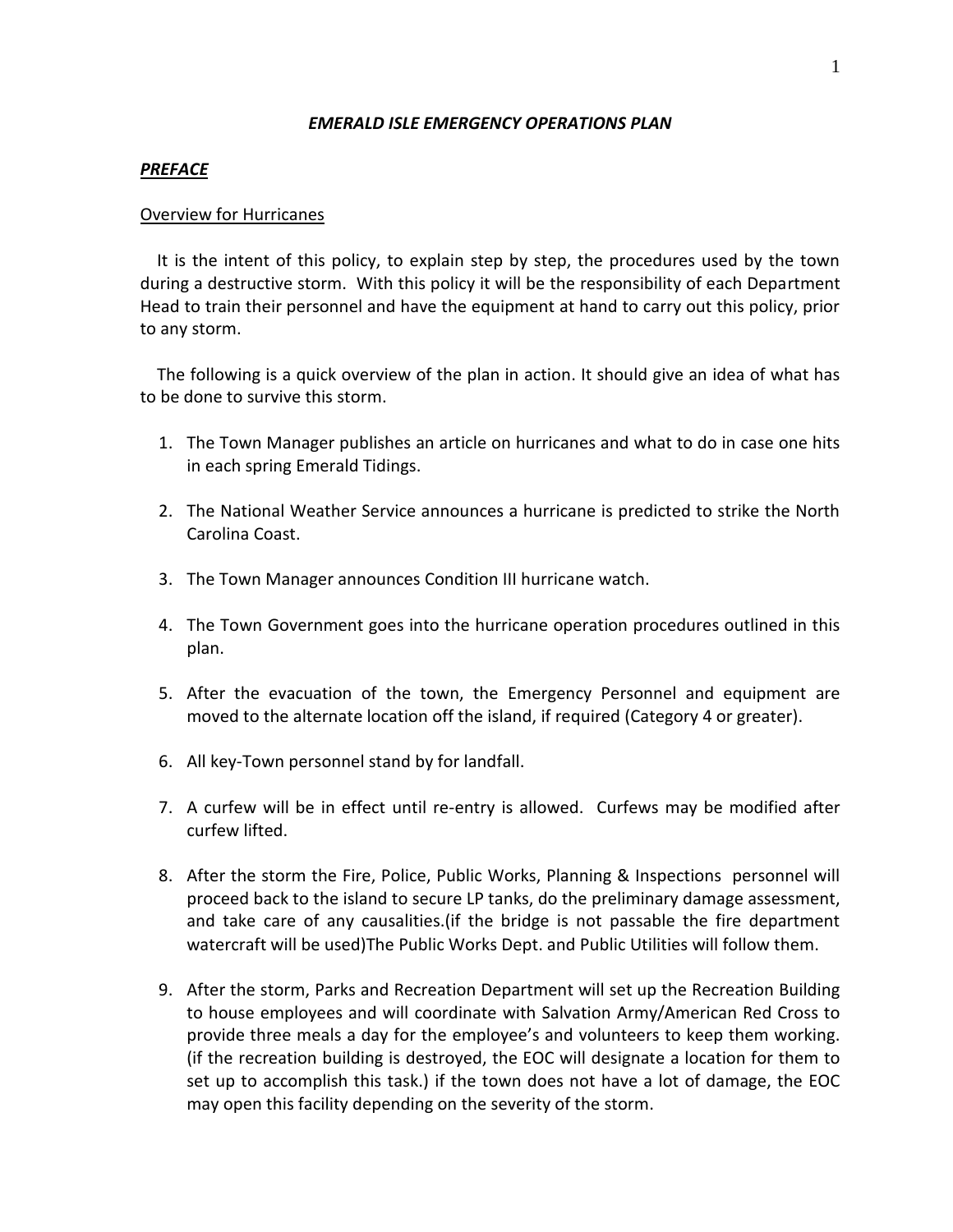- 10. If relocated to the alternate Emergency Staging Area, and the Town Administration Building is still intact the EOC will move back to it.
- 11. After making a quick survey of the town's buildings the Emergency Management Coordinator will contact the County EOC and tell them what we will need ie, Tents, water,...
- 12. The Town personnel should be prepared for at least three days before help can be expected to arrive.
- 13. The Town Manager, or his designee will make all the press releases and publish a news update to all departments periodically.
- 14. The EOC should handle any purchases or any other problem that arises. All requests must go through the EOC and be marked with the storm's name on the request for accounting purposes.
- 15. Once staff determines that conditions are and roads are cleared, property owners will be allowed to return to their properties displaying the proper re-entry pass if so required.

Town Time Frame Condition Codes

| Condition            | Time Frame                             |
|----------------------|----------------------------------------|
| <b>CONDITION V</b>   | Actions taken prior to an actual event |
| <b>CONDITION IV</b>  | 72 Hours before expected landfall      |
| <b>CONDITION III</b> | 48 Hours before expected landfall      |
| <b>CONDITION II</b>  | 24 Hours before expected landfall      |
| <b>CONDITION I</b>   | 12 Hours before expected landfall      |
| <b>CONDITION 0</b>   | landfall Imminent                      |

A check list of responsibilities can be found on the following pages: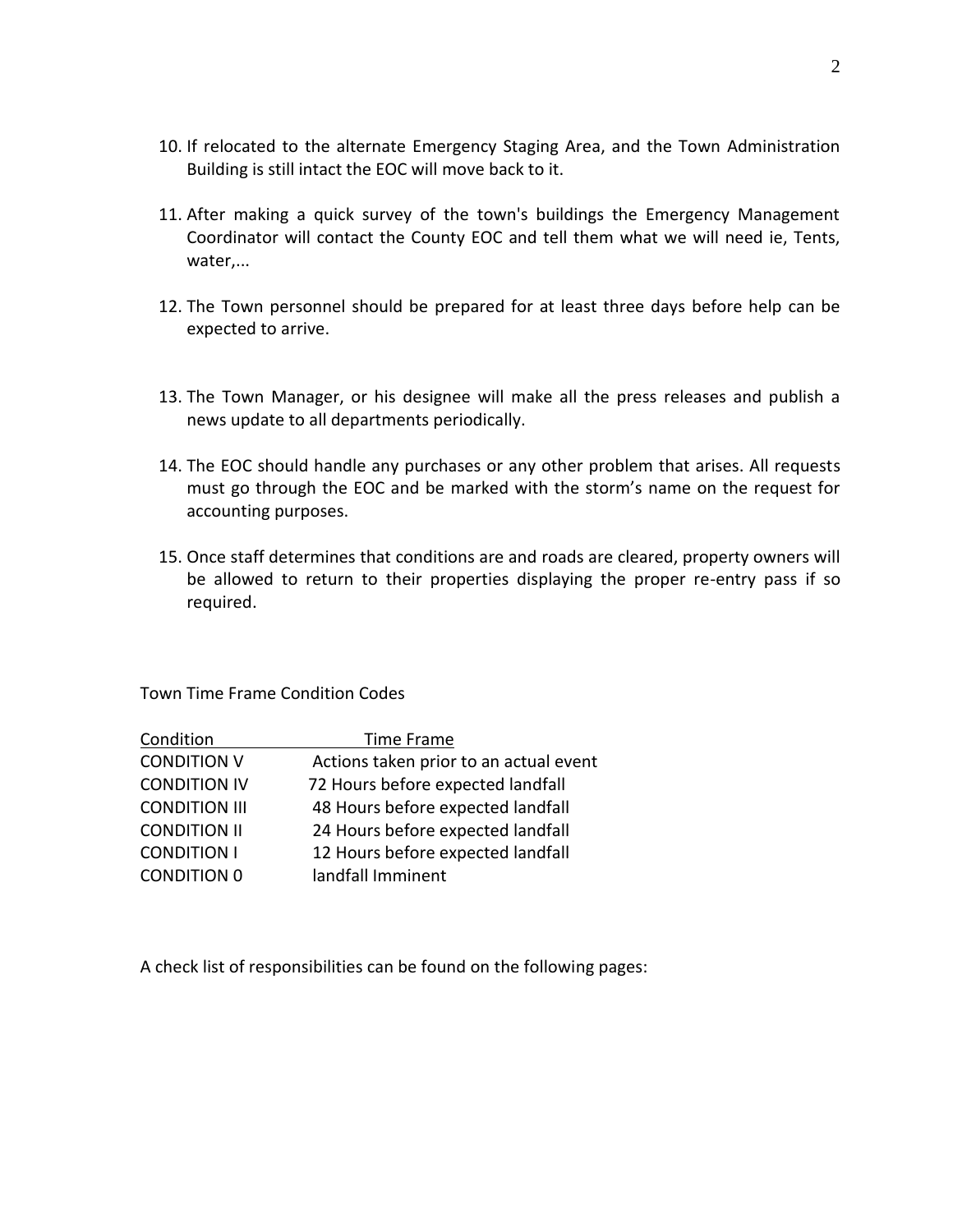| <b>TOWN OF EMERALD ISLE</b><br><b>HURRICANE CHECKLIST</b> |                                                                                                                                                                                                         |                           | EM<br>Coordinator         | Police Chief | <b>Public Works Dire</b> | Planning | Mayor | Depart. Heads | <b>EMS</b> |
|-----------------------------------------------------------|---------------------------------------------------------------------------------------------------------------------------------------------------------------------------------------------------------|---------------------------|---------------------------|--------------|--------------------------|----------|-------|---------------|------------|
|                                                           | CONDITION V - actions taken prior to an actual event                                                                                                                                                    |                           |                           |              |                          |          |       |               |            |
| $\mathbf{1}$                                              | Familiarize and train town employees with steps<br>necessary to carry out the Town shut down and<br>evacuation operations as outlined in this plan                                                      |                           |                           |              |                          |          |       | X             |            |
| $\overline{2}$                                            | Pre-bid Debris Removal, Emergency Pumps and<br><b>Emergency Generator Contracts</b>                                                                                                                     | X                         |                           |              | X                        |          |       |               |            |
| 3                                                         | Confirm arrangements for an alternate EOC On the<br>mainland in case of a Category 4 or higher                                                                                                          | X                         | X                         |              | X                        |          |       |               |            |
| $\mathbf{1}$                                              | <b>CONDITION IV - 72 Hours before expected landfall</b><br>The Emergency Management Coordinator and the Town<br>Manager to go over the destructive weather plan and<br>decide when to set Condition III | $\boldsymbol{\mathsf{X}}$ | X                         |              |                          |          |       |               |            |
| $\overline{2}$                                            | Have fuel supplier top off all fuel tanks gas, diesel, & LP.                                                                                                                                            |                           |                           |              | X                        |          |       |               |            |
| 3                                                         | Ensure materials are on hand to execute damage<br>assessment                                                                                                                                            |                           |                           |              |                          | X        |       |               |            |
|                                                           | <b>CONDITION III - 48 Hours before expected landfall</b>                                                                                                                                                |                           |                           |              |                          |          |       |               |            |
| $\mathbf{1}$                                              | The Emergency Management Coordinator and/or the<br>Town Manager will establish Condition III                                                                                                            | $\boldsymbol{\mathsf{X}}$ | $\boldsymbol{\mathsf{X}}$ |              |                          |          |       |               |            |
| $\overline{2}$                                            | The Town Manager will call a meeting of the Department<br>heads to review emergency plans.                                                                                                              | X                         |                           |              |                          |          |       |               |            |
| 3                                                         | The Town Manager will place all town employees on<br>standby alert and advise them to make all preparations<br>for their homes and families before coming to work.                                      | X                         |                           |              |                          |          |       |               |            |
| 4                                                         | The Emergency Operations Center will be activated in<br>the Town Administration Building                                                                                                                | X                         |                           |              |                          |          |       |               |            |
| 5                                                         | Check emergency generator, Communications<br>equipment and supplies                                                                                                                                     |                           |                           |              |                          |          |       | X             |            |
| 6                                                         | Fuel all town vehicles, including spare tanks when<br>available                                                                                                                                         |                           |                           |              |                          |          |       | X             |            |
| $\overline{7}$                                            | Advise active construction projects to secure all<br>materials                                                                                                                                          |                           |                           |              |                          | X        |       |               |            |
| 8                                                         | Request Water Department to begin filling water tanks                                                                                                                                                   |                           | X                         |              |                          |          |       |               |            |
| 9                                                         | The Mayor, Town Manager, and/or the Emergency<br>Management Coordinator will meet with the county<br>officials (Control Group Meeting) for discussion and<br>decision of the evacuation                 | X                         | X                         |              |                          |          | X     |               |            |
| 10                                                        | Establish communications with county Emergency<br><b>Operations Center</b>                                                                                                                              |                           | X                         |              |                          |          |       |               |            |
|                                                           |                                                                                                                                                                                                         |                           |                           |              |                          |          |       |               |            |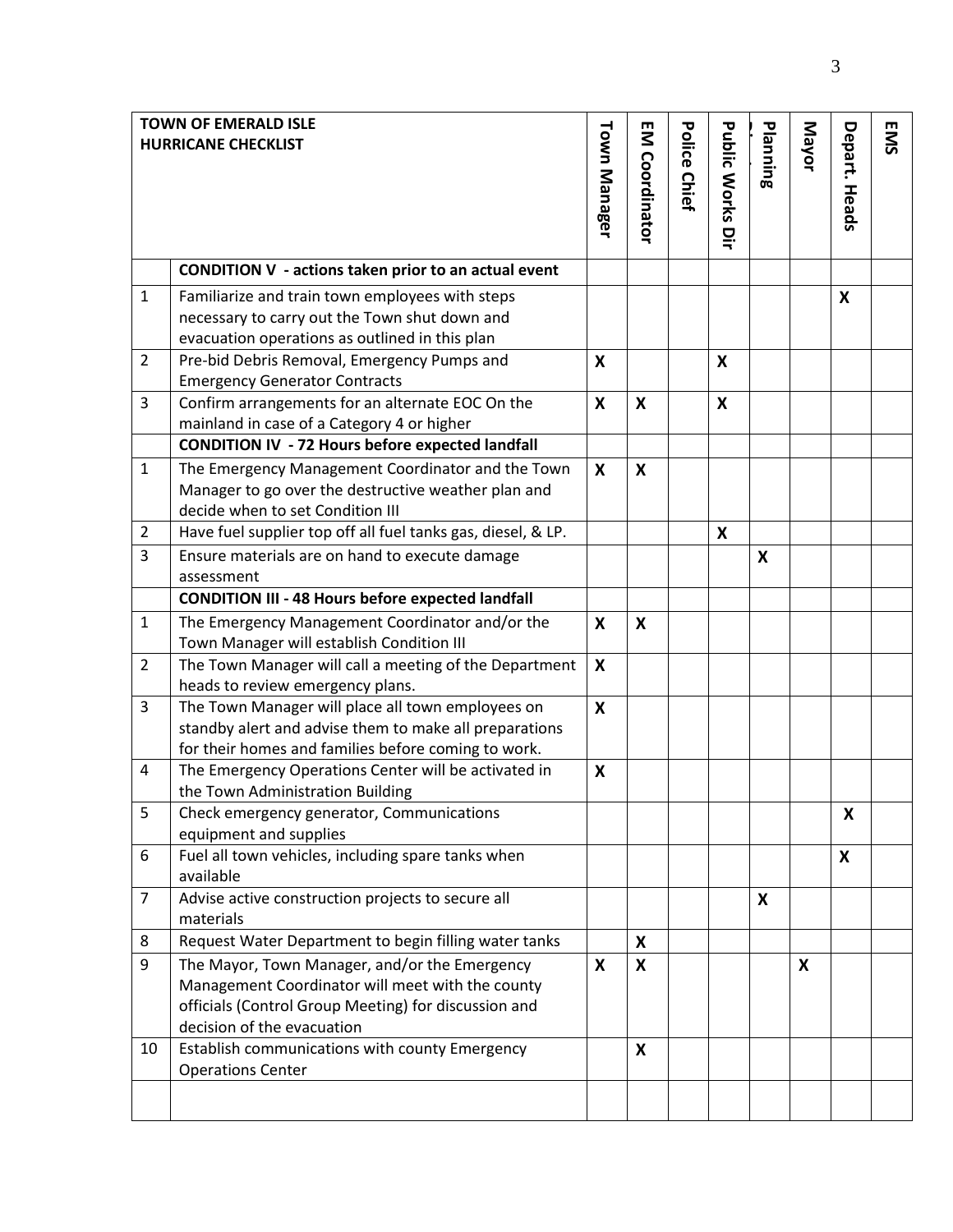| <b>TOWN OF EMERALD ISLE</b> |                                                               |                           |                         |              |                           |                  |       |              |            |
|-----------------------------|---------------------------------------------------------------|---------------------------|-------------------------|--------------|---------------------------|------------------|-------|--------------|------------|
| <b>HURRICANE CHECKLIST</b>  |                                                               |                           | $\overline{\mathsf{S}}$ | Police       |                           |                  | Mayor |              | <b>EMS</b> |
|                             | Page 2                                                        |                           |                         |              |                           | Planning         |       | Depart.      |            |
|                             |                                                               | Town Manager              | Coordinator             | <b>Chief</b> | <b>Public Works</b>       |                  |       |              |            |
|                             |                                                               |                           |                         |              |                           | $\sum_{i=1}^{n}$ |       | <b>Heads</b> |            |
|                             |                                                               |                           |                         |              |                           |                  |       |              |            |
|                             | <b>CONDITION II - 24 Hours before expected landfall</b>       |                           |                         |              |                           |                  |       |              |            |
| $\mathbf{1}$                | Assemble all town personnel and volunteers (per               | $\boldsymbol{\mathsf{x}}$ |                         |              |                           |                  |       | X            |            |
|                             | department) for final preparations and briefing.              |                           |                         |              |                           |                  |       |              |            |
| 2                           | Coordinate evacuation of all invalids and persons unable      |                           |                         |              |                           |                  |       |              | X          |
|                             | to evacuate themselves                                        |                           |                         |              |                           |                  |       |              |            |
| 3                           | Public Works Department to depart for designated              |                           |                         |              | X                         |                  |       |              |            |
|                             | shelter to establish an alternate town EOC (condition III,    |                           |                         |              |                           |                  |       |              |            |
|                             | IV and V storms only).                                        |                           |                         |              |                           |                  |       |              |            |
| 4                           | Establish traffic control operations at key intersection's if |                           |                         | X            |                           |                  |       |              |            |
|                             | necessary                                                     |                           |                         |              |                           |                  |       |              |            |
| 5                           | Store all town minutes and records on upper shelves and       |                           |                         |              | $\boldsymbol{\mathsf{X}}$ |                  |       |              |            |
|                             | cover same                                                    |                           |                         |              |                           |                  |       |              |            |
| 6                           | Issue the order for the essential personnel identification    | X                         |                         |              |                           |                  |       |              |            |
|                             | passes to be issued to all employees and volunteers           |                           |                         |              |                           |                  |       |              |            |
|                             |                                                               |                           |                         |              |                           |                  |       |              |            |
| 7                           | Board up windows on town buildings                            |                           |                         |              | X                         |                  |       |              |            |
| 8                           | Accomplish any other requirements as deemed                   |                           |                         |              |                           |                  |       | X            |            |
|                             | necessary                                                     |                           |                         |              |                           |                  |       |              |            |
|                             | <b>CONDITION I - 12 Hours before expected landfall</b>        |                           |                         |              |                           |                  |       |              |            |
| 1                           | Proclaim State of Emergency sign and issue local              |                           |                         |              |                           |                  | X     |              |            |
|                             | evacuation order                                              |                           |                         |              |                           |                  |       |              |            |
| 2                           | Inform residents of evacuation in accordance with the         |                           | X                       | X            |                           |                  |       |              |            |
|                             | established evacuation plan                                   |                           |                         |              |                           |                  |       |              |            |
| 3                           | Carry out local traffic control responsibilities.             |                           |                         | X            |                           |                  |       |              |            |
| 4                           | Station town trucks and heavy equipment along                 |                           |                         |              | X                         |                  |       |              |            |
|                             | evacuation routes to assist in clearing operations            |                           |                         |              |                           |                  |       |              |            |
| 5                           | Assist in evacuation                                          |                           |                         |              |                           |                  |       | X            |            |
| 6                           | Make final check to ensure evacuation is complete. If         |                           |                         | X            |                           |                  |       |              |            |
|                             | time is available                                             |                           |                         |              |                           |                  |       |              |            |
| $\overline{7}$              | Establish Town Emergency Operations Center at                 |                           |                         |              |                           |                  |       |              |            |
|                             | alternate location, if deemed necessary                       |                           |                         |              |                           |                  |       |              |            |
|                             | <b>CONDITION 0 - landfall Imminent</b>                        |                           |                         |              |                           |                  |       |              |            |
| 1                           | Town personnel stand by at the alternate Emergency            | X                         |                         |              |                           |                  |       |              |            |
|                             | Personnel Staging Center (Category IV, & V storms only).      |                           |                         |              |                           |                  |       |              |            |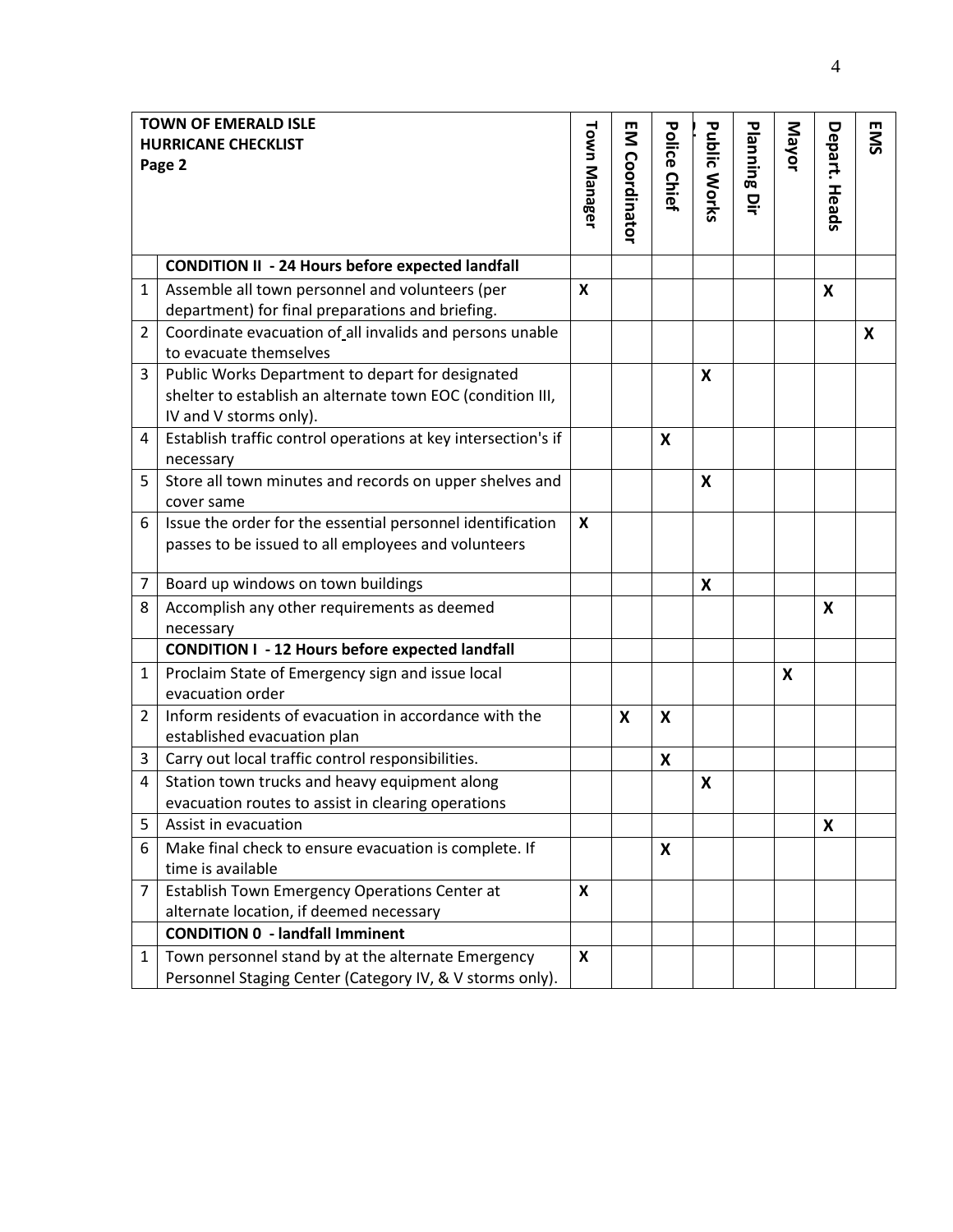# Table of Contents

| 1. Preface     |                                                         |    |  |  |  |
|----------------|---------------------------------------------------------|----|--|--|--|
| I.             | <b>Overview for Storms</b>                              | 1  |  |  |  |
| ΙΙ.            | <b>Check List</b>                                       | 3  |  |  |  |
| 2. Plan        |                                                         |    |  |  |  |
| $\mathsf{I}$ . | Summary                                                 | 7  |  |  |  |
| ΙΙ.            | Purpose                                                 | 7  |  |  |  |
| III.           | Scope                                                   | 7  |  |  |  |
| IV.            | <b>Hazard Analysis</b>                                  | 7  |  |  |  |
| V.             | <b>Plan Activation</b>                                  | 8  |  |  |  |
| VI.            | <b>Overtime Compensation</b>                            | 9  |  |  |  |
| VII.           | <b>Classification of Employees</b>                      | 9  |  |  |  |
| VIII.          | <b>Inclement Weather Days</b>                           | 9  |  |  |  |
| IX.            | Coordination with the State and Other Local Governments | 10 |  |  |  |
| Χ.             | <b>Carteret County Control Group</b>                    | 10 |  |  |  |
| XI.            | Responsibilities                                        | 10 |  |  |  |
| XII.           | Chain of Command                                        | 11 |  |  |  |
| XIII.          | <b>State of Emergency</b>                               | 11 |  |  |  |
| XIV.           | Definitions                                             | 12 |  |  |  |
| XV.            | <b>Hurricane Categories</b>                             | 15 |  |  |  |
| XVI.           | Town Time Frame Condition Codes                         | 16 |  |  |  |
| XVII.          | <b>Hurricane Names</b>                                  | 16 |  |  |  |
| XVIII.         | <b>Emergency Operations Center</b>                      | 17 |  |  |  |
| XIX.           | Alternate Emergency Personnel & Equipment Staging Area  | 18 |  |  |  |
| XX.            | <b>Hurricane Staffing</b>                               | 18 |  |  |  |
| XXI.           | <b>Family Members</b>                                   | 19 |  |  |  |
| XXII.          | <b>Special Needs Registry</b>                           | 19 |  |  |  |
| XXIII.         | <b>Evacuation Plan</b>                                  | 19 |  |  |  |
| XXIV.          | Discontinuance of Emergency Responses                   | 20 |  |  |  |
| XXV.           | Re-Entry                                                | 20 |  |  |  |
| XXVI.          | Pass System                                             | 21 |  |  |  |
| XXVII.         | Damage Assessment                                       | 24 |  |  |  |
| XXVIII.        | Recordkeeping                                           | 24 |  |  |  |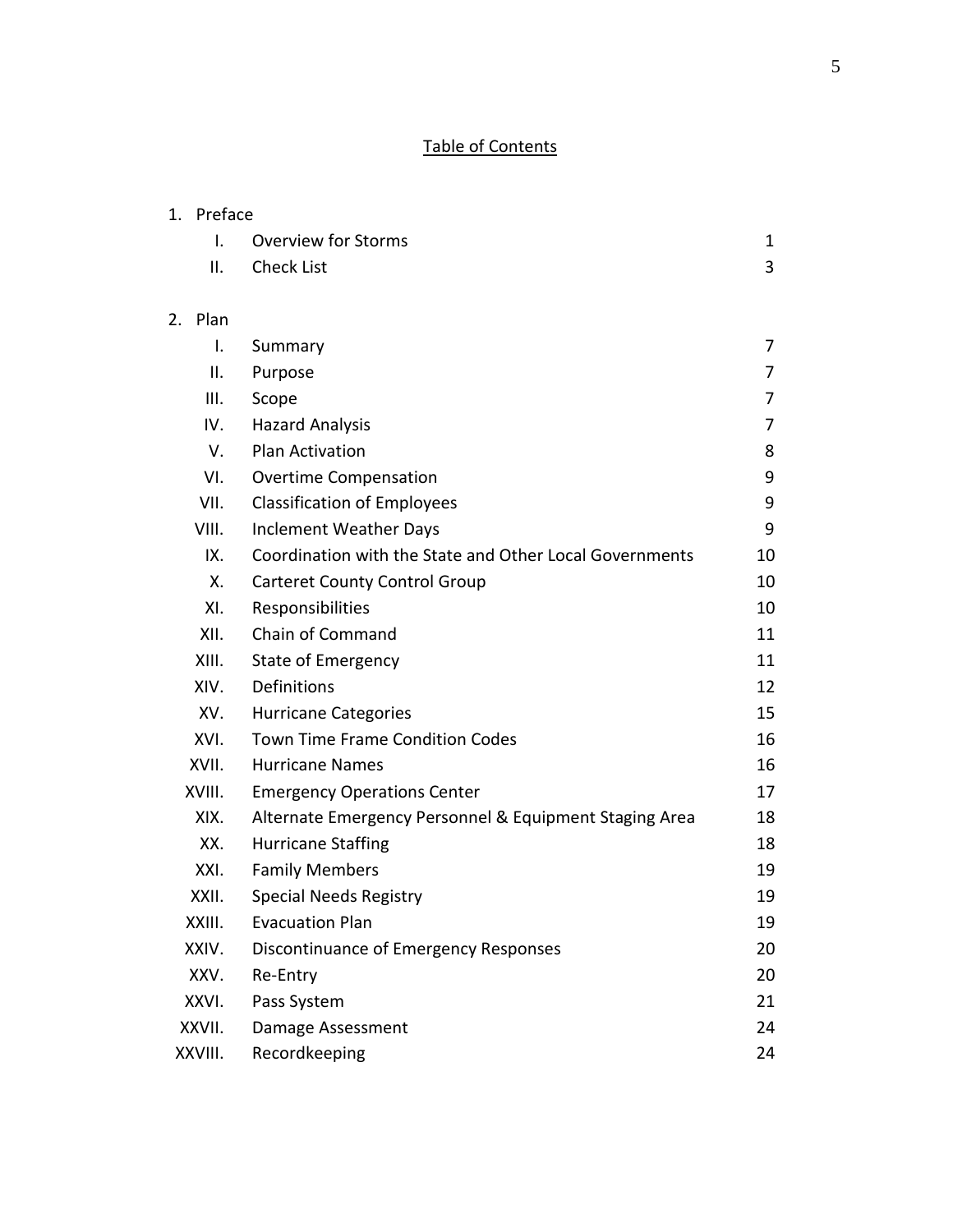# 3. Appendix

- I. State of Emergency
- II. Proclamation Curfew
- III. Proclamation Mandatory Evacuation
- IV. Record Keeping Forms:
	- i. Daily Time, Equipment & Materials Record
	- ii. Weekly Time, Equipment & Materials Record
- V. Evacuation Plan
- VI. Damage assessment
	- i. Island breakdown into zones
	- ii. Damage Assessment Forms

## VII. General Statutes

- i. 160A-174 General Ordinance Making Powers
- ii. 166A North Carolina Emergency Management Act
- iii. Article 36A Riots and Civil Disorders
- VIII. Town of Emerald Isle Ordinance
	- i. Chapter 7 Emergency Management
	- IX. Saffir-Simpson Scale
		- i. Description
		- ii. Summary Table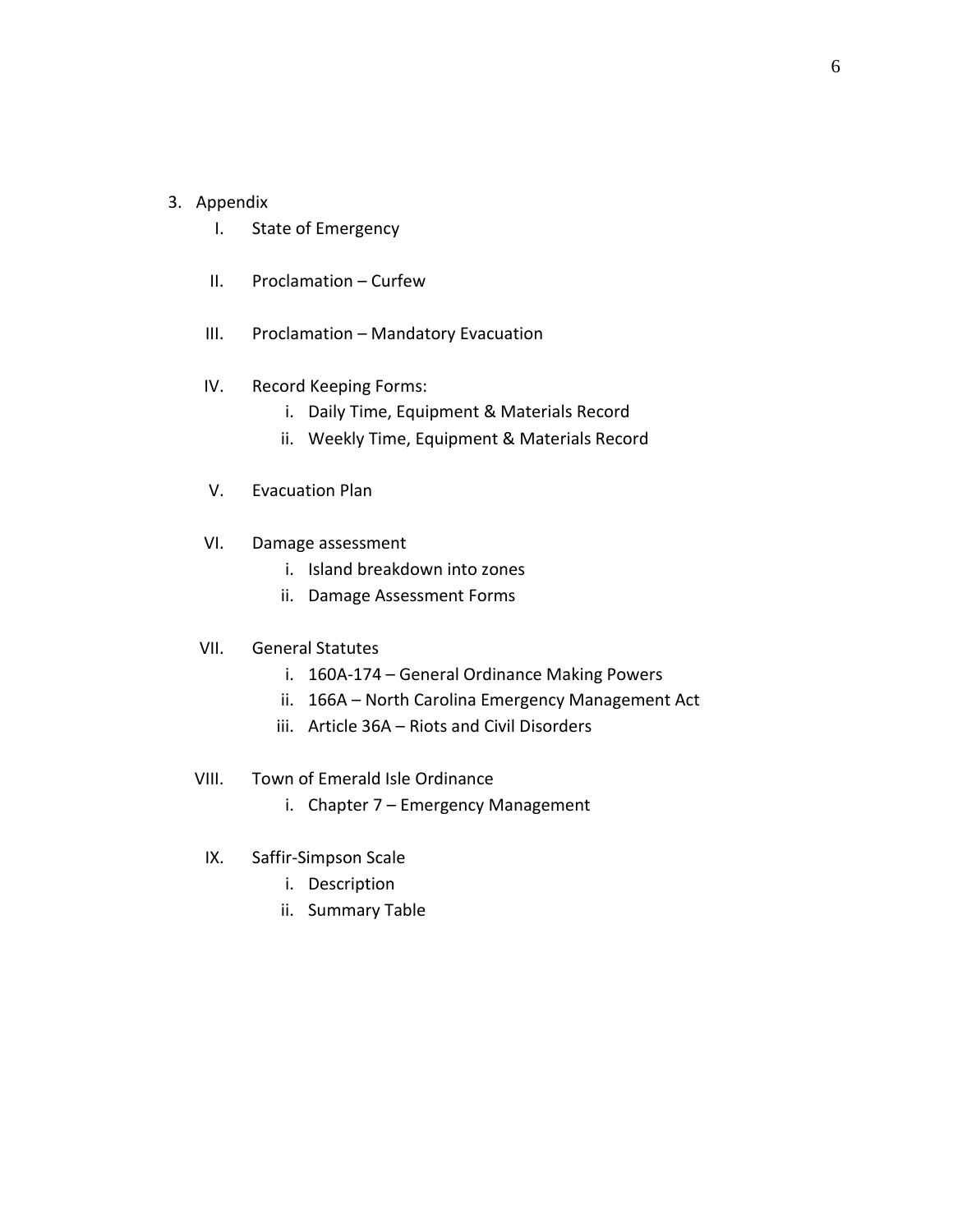# *EMERALD ISLE EMERGENCY OPERATIONS PLAN Destructive Weather*

The Town of Emerald Isle has identified several natural hazards that may occur within the Town. This Emergency Operations Plan is designed to assist the employees in mitigating these disasters. It is the towns desire to be proactive in the mitigation of natural disasters. The Town will operate under the NIMS incident command system.

# **Plan Summary**

This Plan will establish a comprehensive framework of policy and guidance for storm preparedness, response, recovery, and mitigation operations. The plan details authorities and responsibilities of each of the Town's departments during a storm/emergency event. The plan describes a system for the effective use of Emerald Isle's resources necessary to preserve the health, safety, and welfare of those persons affected during various storm related emergencies.

The plan also serves as the foundation for the maintenance of detailed standing operating procedures to implement Town response and recovery activities efficiently and effectively.

# **Purpose**

The purpose of this Plan is to establish a plan for a systematic, coordinated, and effective response to and recovery from weather related emergencies or disasters occurring in Emerald Isle. The plan will be used to train and educate the Town's staff about what will be expected of them before, during, and after a major storm event in Emerald Isle. The staff will be able to use this plan as a step-by-step guide in preparing for, responding to, and recovering from these events.

All town staff should review this plan on at least an annual basis to become familiar with these plans. It is recommended that the annual review takes place during the standing monthly Manager / Department Head meeting in April of each year.

# **Scope**

This plan is designed to address major storm events that could adversely affect the Town. The plan applies to each of the Town's departments. It describes the fundamental policies, strategies, and general concept of operations to be used in control of the storm/emergency from its onset through the post disaster phase.

# **Hazard Analysis**

The Town is exposed to many weather related hazards, all of which have the potential to disrupt the community, cause damage, and create casualties. Potential weather related hazards for the Town of Emerald Isle are: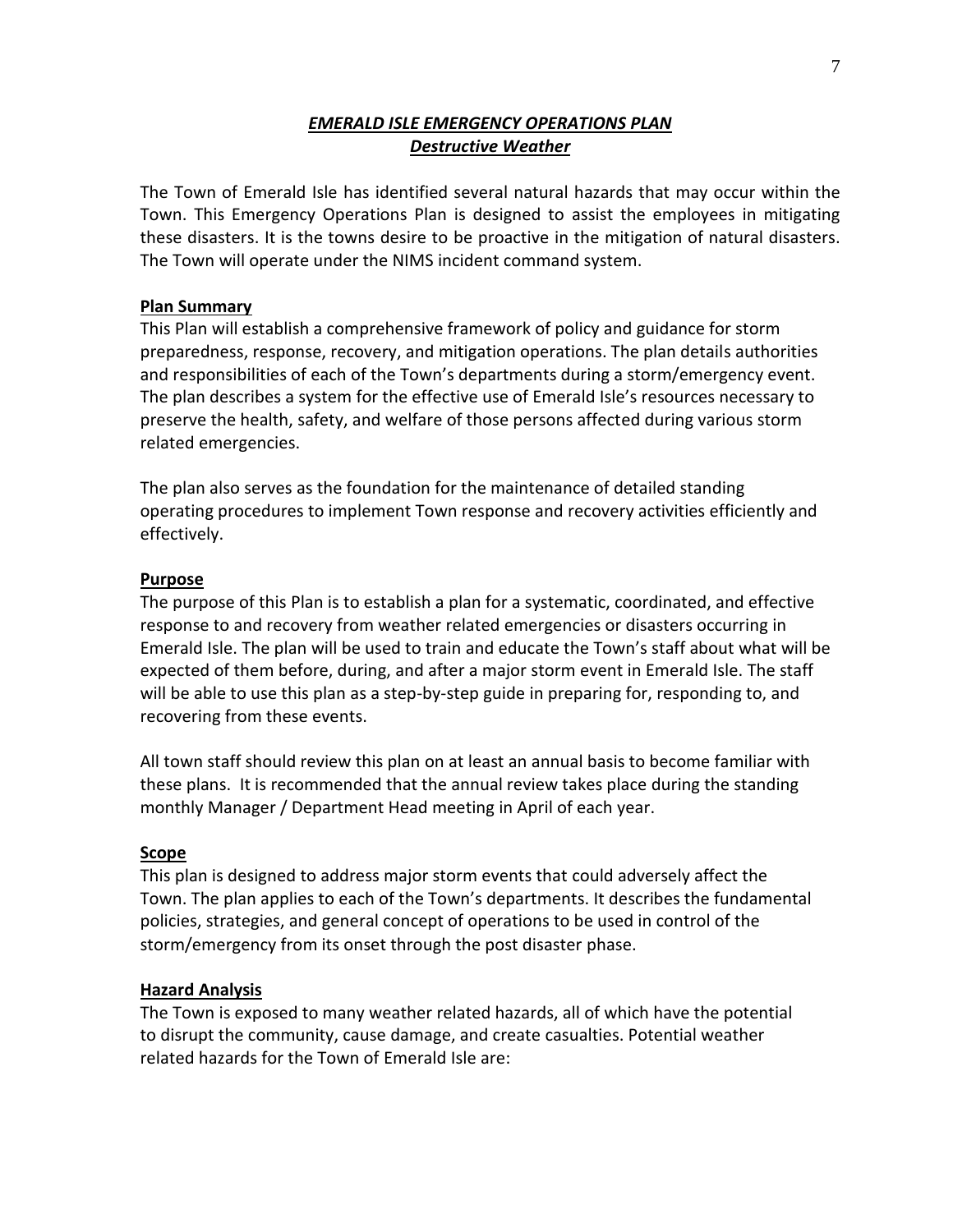- Hurricanes
- Tropical Storms
- Northeasters
- Severe Thunderstorms
- Tornadoes/Waterspouts
- Tidal Flooding/Over wash
- Extreme Heat
- Snow Storm
- Tsunami

The occurrence of any one or more of the emergency/disaster events previously listed could impact the Town of Emerald Isle severely, and include several of the following consequences:

- Loss of electrical power
- Severance of road/highway network
- Creation of a new inlet
- Necessity for mass care and feeding operations
- Evacuation of people from the town
- Need for debris clearance
- Multiple injuries and fatalities
- Drastic increase in media attention
- Damage to the communications network, IT capabilities
- Economic impact
- Need for official public information and rumor control
- Need for State or Federal assistance
- Need to evacuate town resources
- Re-entry of essential personnel and equipment
- Re-entry of the public
- Damage to vital records
- Need for damage assessment
- Need for auxiliary power
- Over taxing local resources
- Need for additional staffing
- Loss of or damage to facilities vital to maintaining essential services
- Adverse environmental impacts
- Need to effectively manage reconstruction
- Coordination of staged resources
- Isolation of population

The severity of problems resulting from a storm/emergency event will depend on factors such as time of occurrence, severity of impact, existing weather conditions, area demographics, and nature of building construction. Collateral events such as fire, floods, and hazardous materials incidents will also increase the impact on the community, multiply property losses, and hinder the immediate emergency response effort. It is necessary for the Town to plan for and to carry out disaster response and short term recovery operations utilizing local resources; however, it is likely that outside assistance would be necessary in most major disaster situations affecting the Town. Officials of the Town are aware of the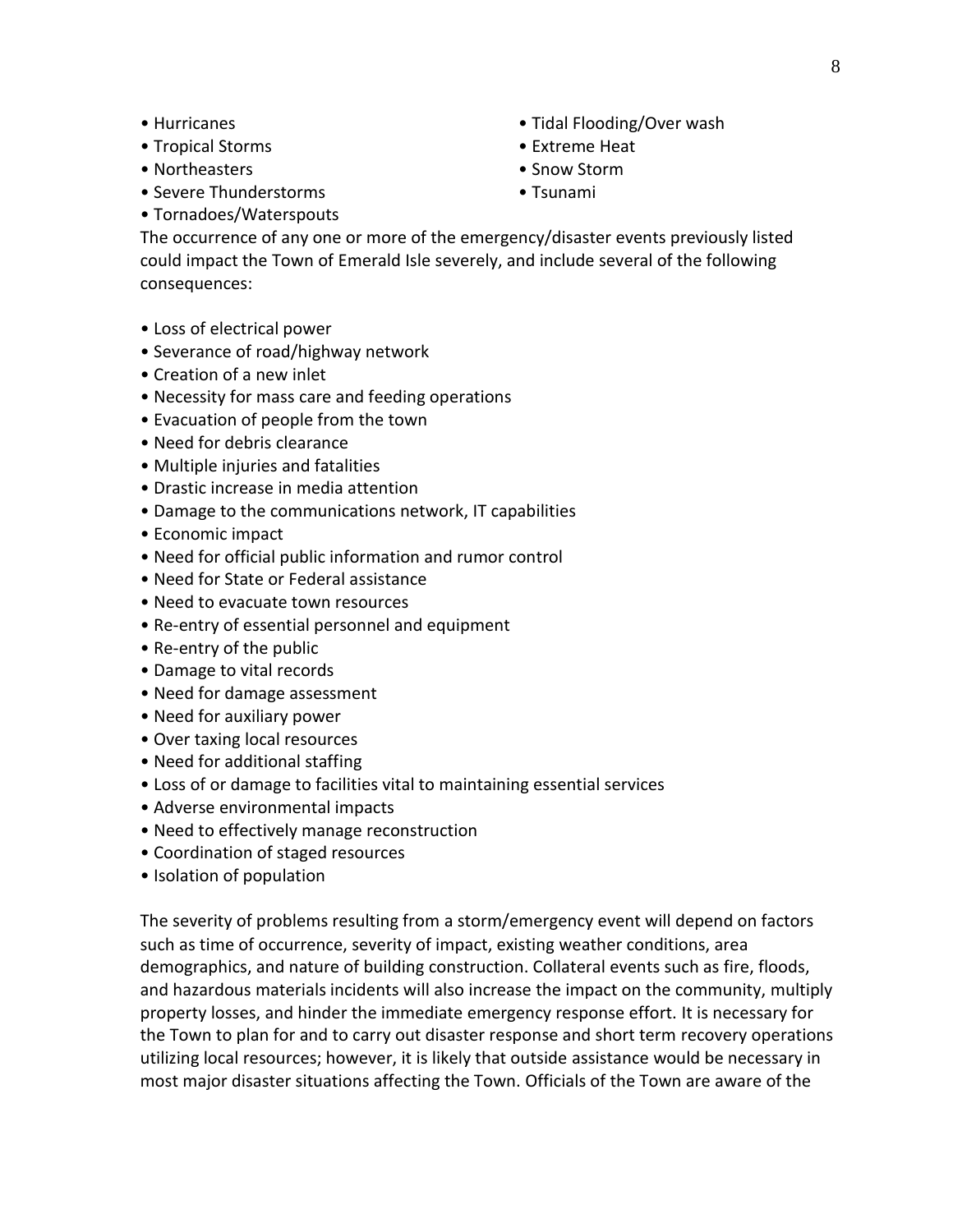possible occurrence of a storm/emergency event and they have acknowledged their responsibilities in the execution of this plan and will fulfill these responsibilities as needed.

# **Plan Activation**

This plan will be activated when a storm/emergency event has occurred or is imminent. The Town Manager will be responsible for plan activation. Once the plan has been activated, all Town personnel will be responsible for reporting to their assigned base of operations and beginning their pre-event roles and responsibilities as laid out in the plan if such preparations have not already begun.

#### **Overtime Compensation**

Once this plan is activated by the Town Manager, Town employees defined as exempt below, and by the Town's Personnel Policy shall receive overtime compensation for hours worked above the number allowed by the Fair Labor Standards Act in their standard work period.

## **Classification of Employees**

 During the course of the year it may be determined that we need to close the town facilities due to weather conditions. Although the town is closed there is still a need for some employees to report to work as scheduled to protect the lives and property of our citizens and visitors. For this reason the employees will be classified into two categories, Essential and Non-Essential.

 Essential employees are employees needed to provide safety and security to the general public. These employees are to report to work regardless of whether the town is closed or not. They are broken down by department as follows:

Admin: Town Manager Police: Scheduled shift personnel Fire: Scheduled On-Duty Shift EMS: Scheduled On-Duty Shift Public Works: Director & predetermined employees, (used to clear fire station ramps and other areas needed) Any other employees determined by the Manager on a case by case basis

 All other employees are classified as non-essential and will not be required to report to work. However, they will be paid as if they were at work without penalizing their leave.

 For Hurricanes obviously, the town will need most of their employees to accomplish the jobs identified in this policy. And more importantly, after a major hurricane is over. If they release them before the storm there will be no way to get them back to perform the jobs required after the storm. Communication will be limited and the roads will not be passable for days. For these reason it will be the policy of the town to keep the essential departments throughout the storm.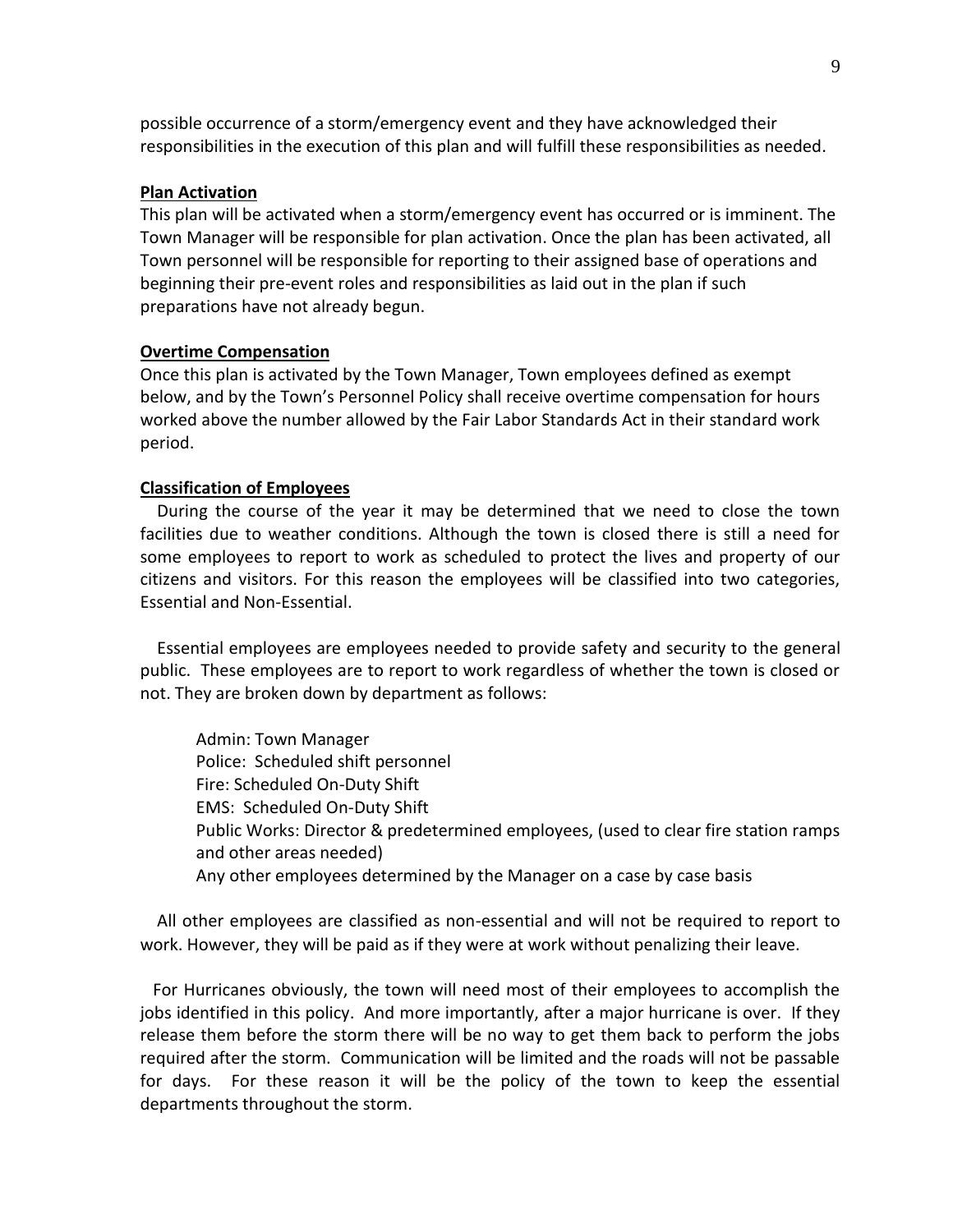For minor storms most of the employees will not be needed after the storm. Therefore they will more than likely be excused during condition 1 except for essential employees.

# **Inclement Weather Days**

The town manager shall have the authority to grant up to five working days off per employee for inclement weather annually. For essential employees who must come to work to maintain the safety and well being of the town and its citizens, In addition to their regular pay, 8 hours of inclement weather pay (or equivalent to the holiday) will be granted.

This Plan does not account for every possibility that may arise during a storm/emergency event. The level of activation of this Plan will depend on the magnitude of the situation. Employees should use their judgment when following the guidelines laid out in this Plan. Employees will be expected to fill whatever role is needed of them if this Plan is activated.

# **Coordination with the State and Other Local Governments**

The Town of Emerald Isle has entered into the North Carolina State Mutual Aid Agreement, which will allow Emerald Isle to receive aid from other participants in this agreement during emergency situations

The Town recognizes that the State has emergency resources and expertise beyond the capabilities of local government. These resources can and will be used to relieve emergency or disaster related problems. Federal agency resources and expertise can be mobilized to augment local and state efforts in relieving emergency or disaster related problems that are beyond the capabilities of both state and local governments.

In order to better coordinate with Federal, State, and other local governments, the Town has established the National Incident Management System (NIMS) as the Town standard for incident management.

Town staff is required to complete the required NIMS and Incident Command System (ICS) training

# **Carteret County Control Group**

In the event of the evacuation of Carteret County or any part thereof, the Carteret County has established the Carteret County Emergency Control Group. This group is composed of the mayor (or his designee) from each municipality along with the Chairman of the County Board of Commissioners. This Group will meet to decide when and if an evacuation is to be ordered. They will also work together on re-opening any area they evacuate when necessary.

Due to the nature of their meetings the county has limited the amount of people allowed to be in these meetings. They are limited to each Mayor, the Town Manager, and the Town Emergency Manager.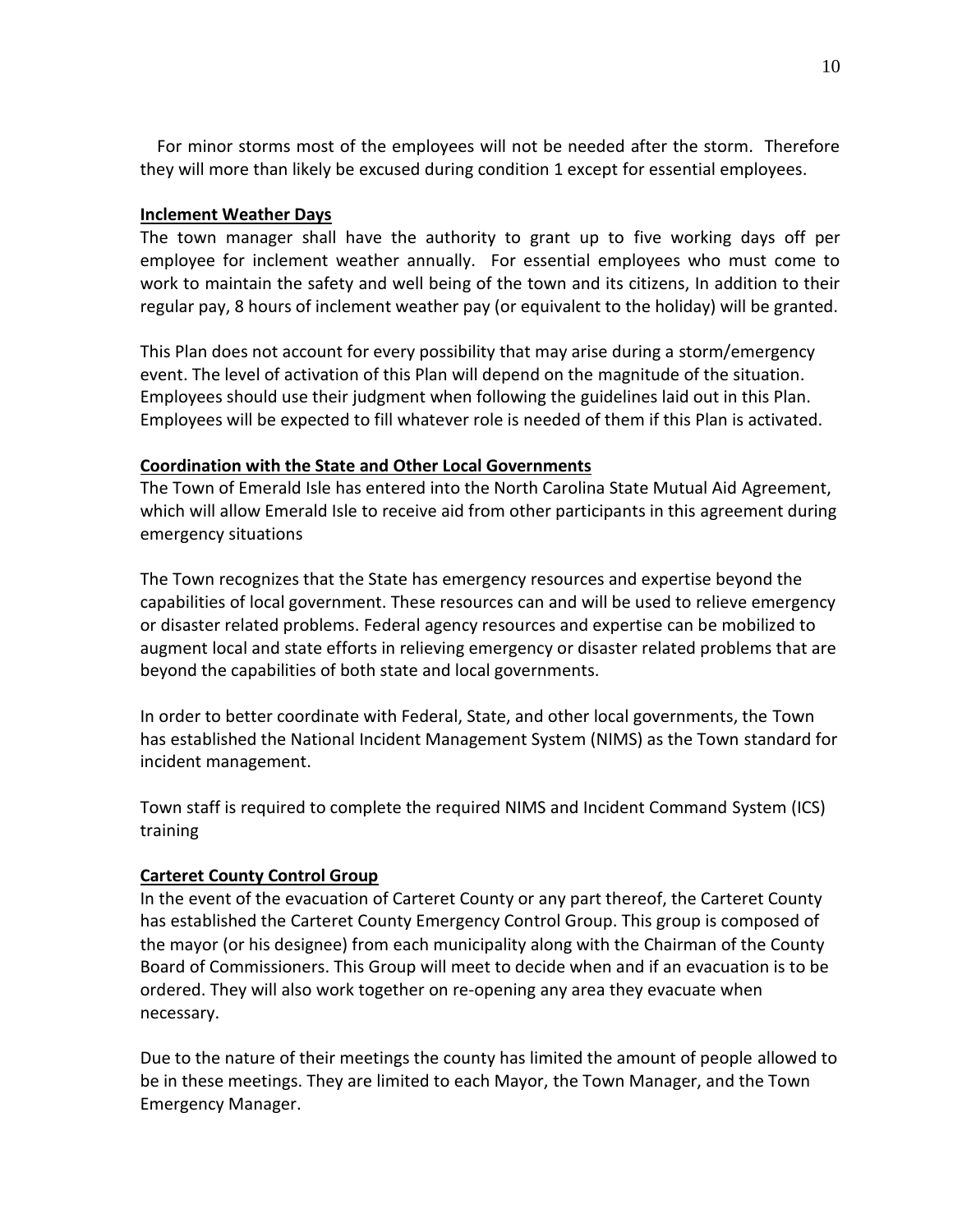Upon activation of this plan, each town department must accomplish specific actions. They are to make a joint coordinated effort to minimize the possible damages of the impinging event.

# **Responsibilities**

Mayor and/or Board of Commissioners:

 The Mayor and/or Board of Commissioners of the Town of Emerald Isle are responsible for declaring a state of emergency and empowering the Town Manager to carry out the this plan and policy.

# Town Manager:

 The Town manager is responsible for making all decisions and overseeing the entire operation of the town staff. The Town Manager will be at or in constant communication with the EOC at all times. He/she or his/her appointee shall be responsible for publishing a news bulletin periodically to keep everyone apprised of the current situation. This shall be posted on the town's web page.

Department Heads:

- A. Takes whatever precautions necessary to prepare for the upcoming event.
- B. All employees are to assist with securing their department's equipment and facilities.
- C. Report all activity to the Town Manager.

# **Chain of Command**

The Town, as required by FEMA, operates under the National Incident Management System on a day to day basis. An Emergency Operations Center has been identified for long term incidents. When the Emergency Operations Center is open, the following Chain of Command will be established:



Board of Commissioners: Formulates Policy, Initiates the legal process to meet emergency needs,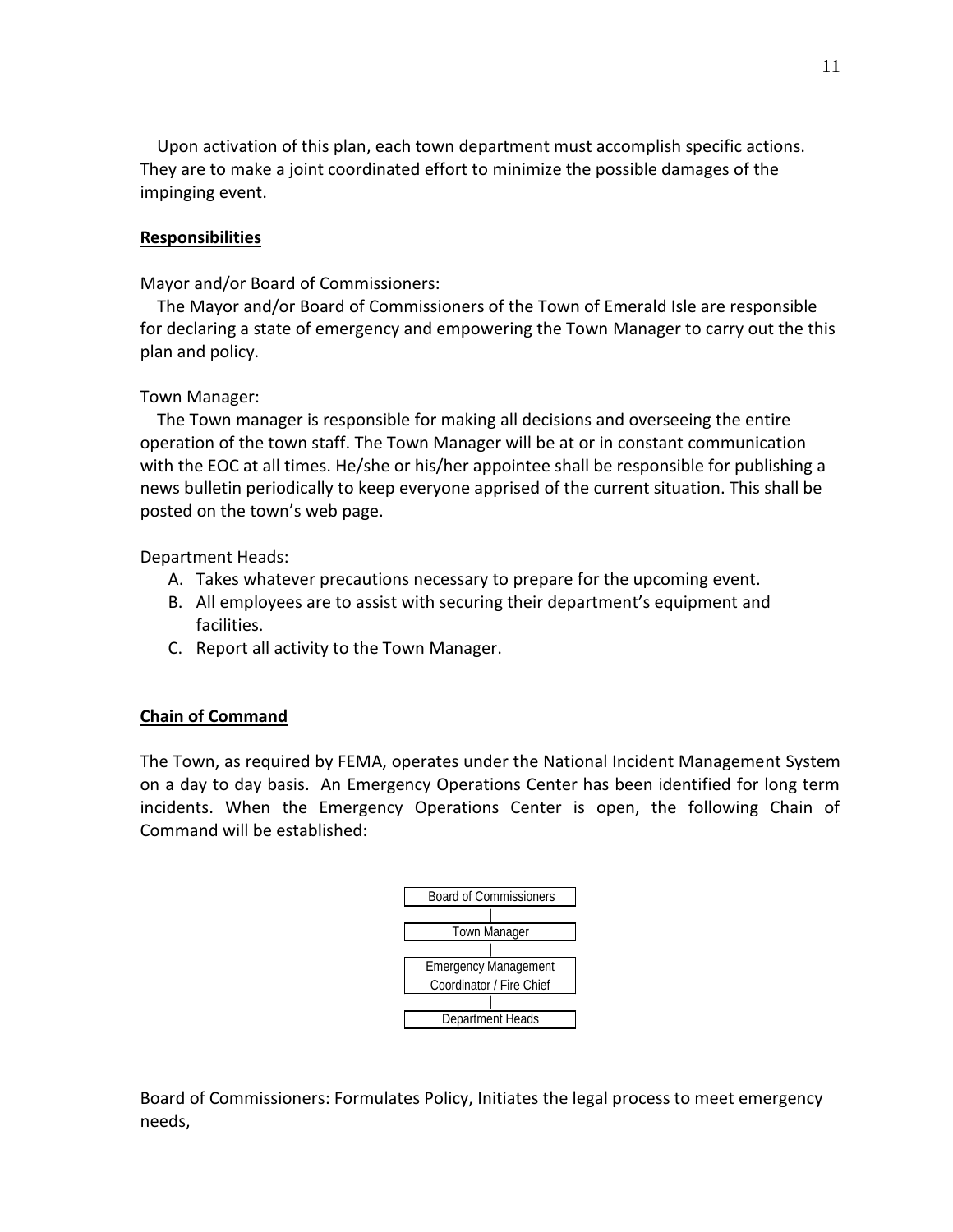Mayor Pro Tem in succession.

Town Manager: Carries out the plan and policy of the Board of Commissioners Emergency Management Coordinator in line of succession

Emergency Management Coordinator: Coordinates operations according to established procedures and as directed by the Town Manager,

Department Heads: Each Department Head will be responsible for the overall operation of their department. Order of Succession is based on the structure of their department

# **State of Emergency**

In the event of a major storm which has the potential of creating major damage, certain precautions need to be considered to protect the citizens. An example would be to evacuate the town prior to tropical storm winds arriving. In order to give this order, a "State of Emergency" must be declared as required by law.

Pursuant to NCGS 14-288, The Mayor has the authority to declare a state of emergency to protect the welfare of the public. Under a declared State of Emergency several restrictions can be put in place. These can range from a curfew to prohibiting the sale of alcohol. This will also authorize the town to evacuate as determined. A blank copy of a State of Emergency can be found in the appendix of this plan.

#### **Definitions**

Storms are a potential and continuous threat to the Town of Emerald Isle and communities along Bogue Banks. Adequate and timely warnings, coupled with prompt and effective actions by departments within the town, will minimize loss of life and damage to property by destructive weather conditions.

### **Advisory:**

Official information issued by tropical cyclone warning centers describing all [tropical](http://www.nhc.noaa.gov/aboutgloss.shtml#TROPCYC)  [cyclone](http://www.nhc.noaa.gov/aboutgloss.shtml#TROPCYC) watches and warnings in effect along with details concerning tropical cyclone locations, intensity and movement, and precautions that should be taken. Advisories are also issued to describe: (a) [tropical cyclones](http://www.nhc.noaa.gov/aboutgloss.shtml#TROPCYC) prior to issuance of watches and warnings and (b) [subtropical cyclones.](http://www.nhc.noaa.gov/aboutgloss.shtml#SUBCYC)

#### **Best Track:**

A subjectively-smoothed representation of a [tropical cyclone's](http://www.nhc.noaa.gov/aboutgloss.shtml#TROPCYC) location and intensity over its lifetime. The best track contains the cyclone's latitude, longitude, maximum sustained surface winds, and minimum sea-level pressure at 6-hourly intervals. Best track positions and intensities, which are based on a post-storm assessment of all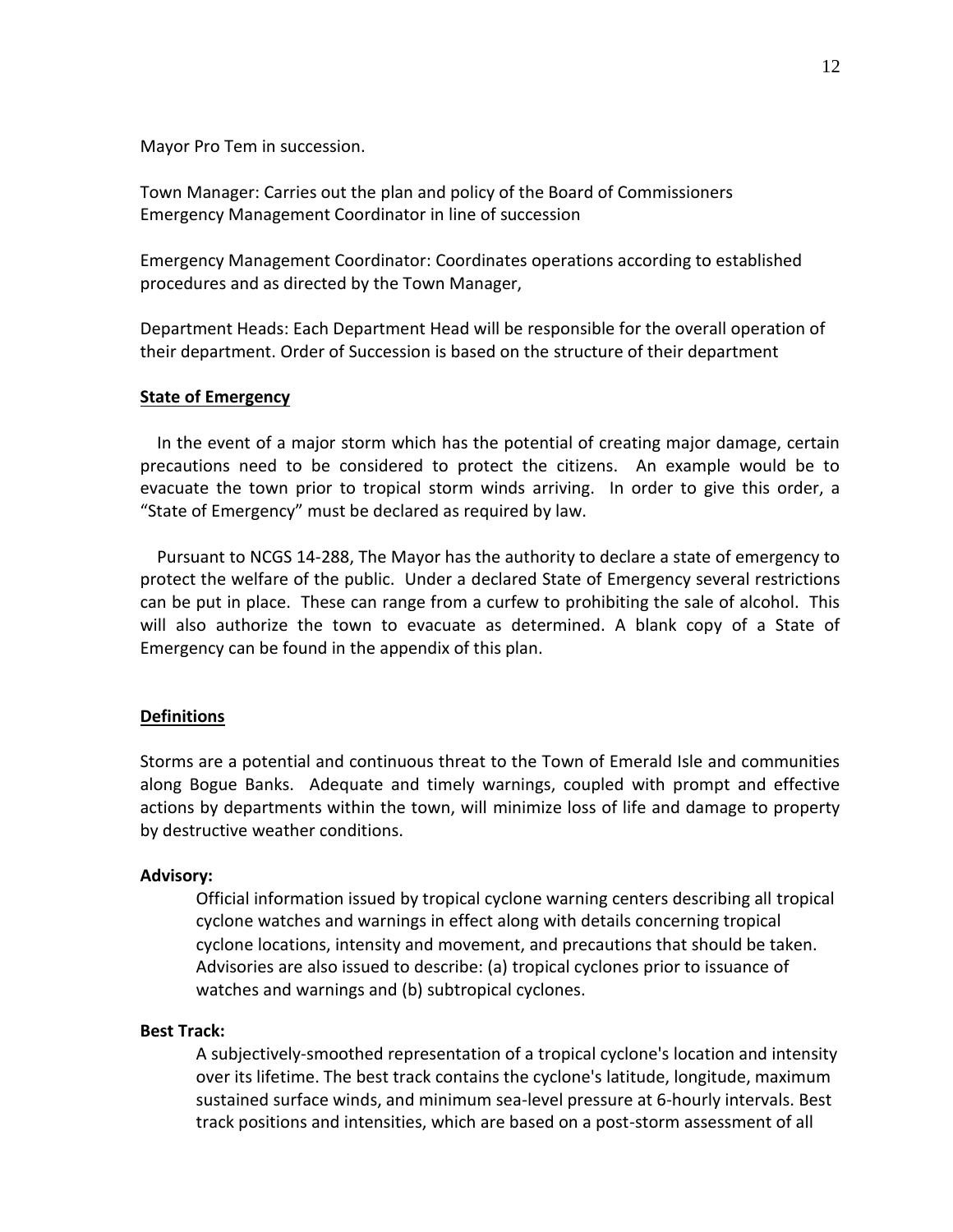available data, may differ from values contained in storm advisories. They also generally will not reflect the erratic motion implied by connecting individual [center](http://www.nhc.noaa.gov/aboutgloss.shtml#FIX)  [fix](http://www.nhc.noaa.gov/aboutgloss.shtml#FIX) positions.

## **Center:**

Generally speaking, the vertical axis of a [tropical cyclone,](http://www.nhc.noaa.gov/aboutgloss.shtml#TROPCYC) usually defined by the location of minimum wind or minimum pressure. The cyclone center position can vary with altitude. In [advisory](http://www.nhc.noaa.gov/aboutgloss.shtml#ADVISORY) products, refers to the center position at the surface.

#### **Cyclone:**

An atmospheric closed circulation rotating counter-clockwise in the Northern Hemisphere and clockwise in the Southern Hemisphere.

#### **Eye:**

The roughly circular area of comparatively light winds that encompasses the center of a severe [tropical cyclone.](http://www.nhc.noaa.gov/aboutgloss.shtml#TROPCYC) The eye is either completely or partially surrounded by the [eyewall](http://www.nhc.noaa.gov/aboutgloss.shtml#EYEWALL) cloud.

## **Eyewall / Wall Cloud:**

An organized band or ring of cumulonimbus clouds that surround the eye, or lightwind center of a [tropical cyclone.](http://www.nhc.noaa.gov/aboutgloss.shtml#TROPCYC) Eyewall and wall cloud are used synonymously.

## **Extra-tropical:**

A term used in advisories and tropical summaries to indicate that a cyclone has lost its "tropical" characteristics. The term implies both poleward displacement of the cyclone and the conversion of the cyclone's primary energy source from the release of latent heat of condensation to baroclinic (the temperature contrast between warm and cold air masses) processes. It is important to note that cyclones can become extratropical and still retain winds of [hurricane](http://www.nhc.noaa.gov/aboutgloss.shtml#HURRICANE) or [tropical storm](http://www.nhc.noaa.gov/aboutgloss.shtml#TROPSTRM) force.

## **Extratropical Cyclone:**

A cyclone of any intensity for which the primary energy source is baroclinic, that is, results from the temperature contrast between warm and cold air masses.

### **Gale Warning:**

A warning of 1-minute sustained surface winds in the range 34 kt (39 mph or 63 km/hr) to 47 kt (54 mph or 87 km/hr) inclusive, either predicted or occurring and not directly associated with [tropical cyclones.](http://www.nhc.noaa.gov/aboutgloss.shtml#TROPCYC)

# **High Wind Warning:**

A high wind warning is defined as 1-minute average surface winds of 35 kt (40 mph or 64 km/hr) or greater lasting for 1 hour or longer, or winds gusting to 50 kt (58 mph or 93 km/hr) or greater regardless of duration that are either expected or observed over land.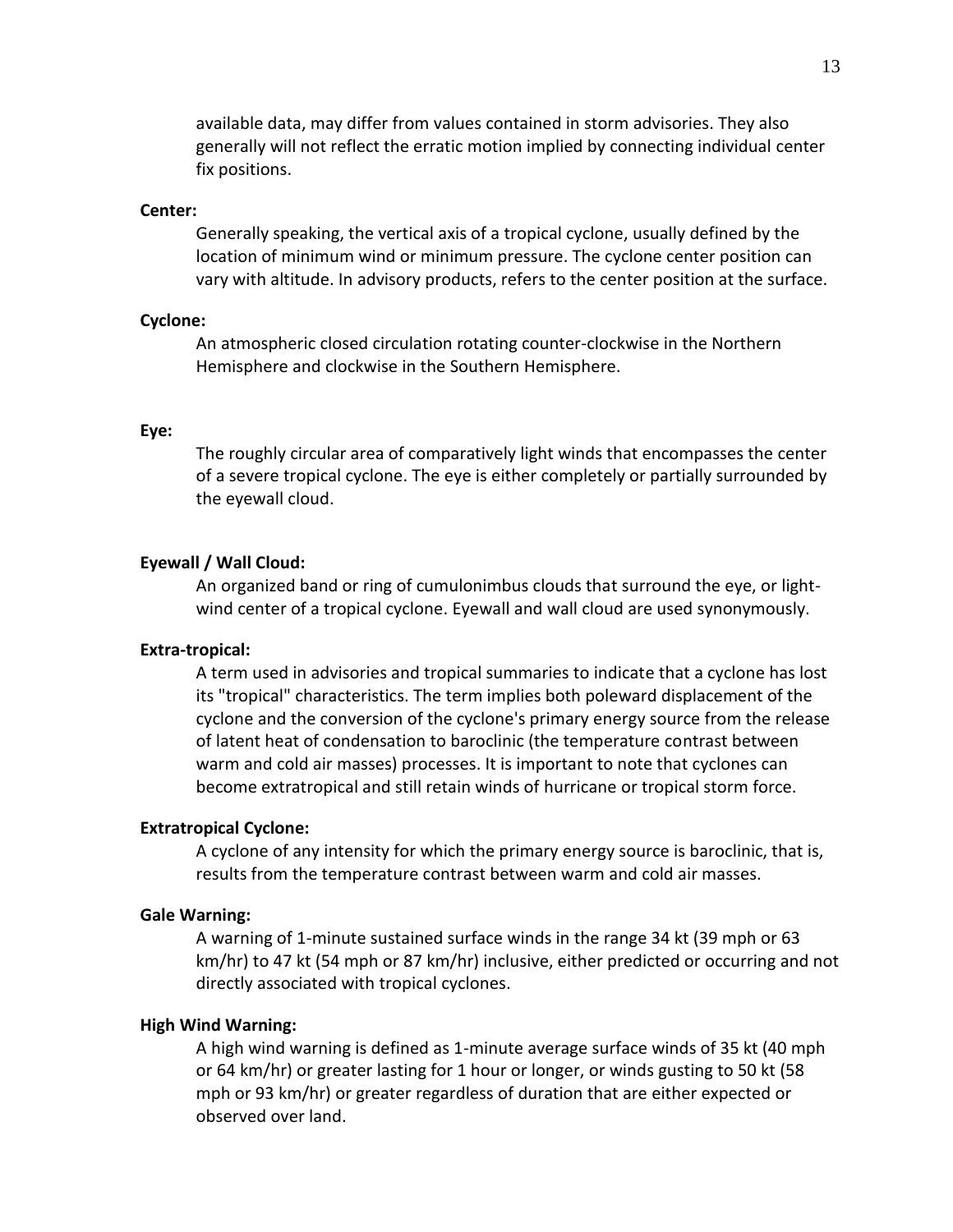## **Hurricane / Typhoon:**

A [tropical cyclone](http://www.nhc.noaa.gov/aboutgloss.shtml#TROPCYC) in which the maximum sustained surface wind (using the U.S. 1 minute average) is 64 kt (74 mph or 119 km/hr) or more. The term hurricane is used for Northern Hemisphere tropical cyclones east of the International Dateline to the Greenwich Meridian. The term typhoon is used for Pacific tropical cyclones north of the Equator west of the International Dateline.

## **Hurricane Season:**

The portion of the year having a relatively high incidence of hurricanes. The hurricane season in the Atlantic, Caribbean, and Gulf of Mexico runs from June 1 to November 30. The hurricane season in th[e Eastern Pacific basin](http://www.nhc.noaa.gov/aboutgloss.shtml#EPAC) runs from May 15 to November 30. The hurricane season in th[e Central Pacific basin](http://www.nhc.noaa.gov/aboutgloss.shtml#CPAC) runs from June 1 to November 30.

# **Hurricane Warning:**

An announcement that [hurricane](http://www.nhc.noaa.gov/aboutgloss.shtml#HURRICANE) conditions (sustained winds of 74 mph or higher) are expected somewhere within the specified coastal area. Because hurricane preparedness activities become difficult once winds reach tropical storm force, the hurricane warning is issued 36 hours in advance of the anticipated onset of tropicalstorm-force winds.

# **Hurricane Watch:**

An announcement that [hurricane](http://www.nhc.noaa.gov/aboutgloss.shtml#HURRICANE) conditions (sustained winds of 74 mph or higher) are possible within the specified coastal area. Because hurricane preparedness activities become difficult once winds reach tropical storm force, the hurricane watch is issued 48 hours in advance of the anticipated onset of tropical-storm-force winds.

## **Landfall:**

The intersection of the surface [center](http://www.nhc.noaa.gov/aboutgloss.shtml#CENTER) of a [tropical cyclone](http://www.nhc.noaa.gov/aboutgloss.shtml#TROPCYC) with a coastline. Because the strongest winds in a tropical cyclone are not located precisely at the center, it is possible for a cyclone's strongest winds to be experienced over land even if landfall does not occur. Similarly, it is possible for a tropical cyclone to make landfall and have its strongest winds remain over the water. Compare [direct hit,](http://www.nhc.noaa.gov/aboutgloss.shtml#DIRECTHIT) [indirect hit,](http://www.nhc.noaa.gov/aboutgloss.shtml#INDIRECTHIT) and [strike.](http://www.nhc.noaa.gov/aboutgloss.shtml#STRIKE)

#### **Major Hurricane:**

A [hurricane](http://www.nhc.noaa.gov/aboutgloss.shtml#HURRICANE) that is classified as Category 3 or higher.

#### **Storm Surge:**

An abnormal rise in sea level accompanying a [hurricane](http://www.nhc.noaa.gov/aboutgloss.shtml#HURRICANE) or other intense storm, and whose height is the difference between the observed level of the sea surface and the level that would have occurred in the absence of the cyclone. Storm surge is usually estimated by subtracting the normal or astronomic high tide from the observed storm tide.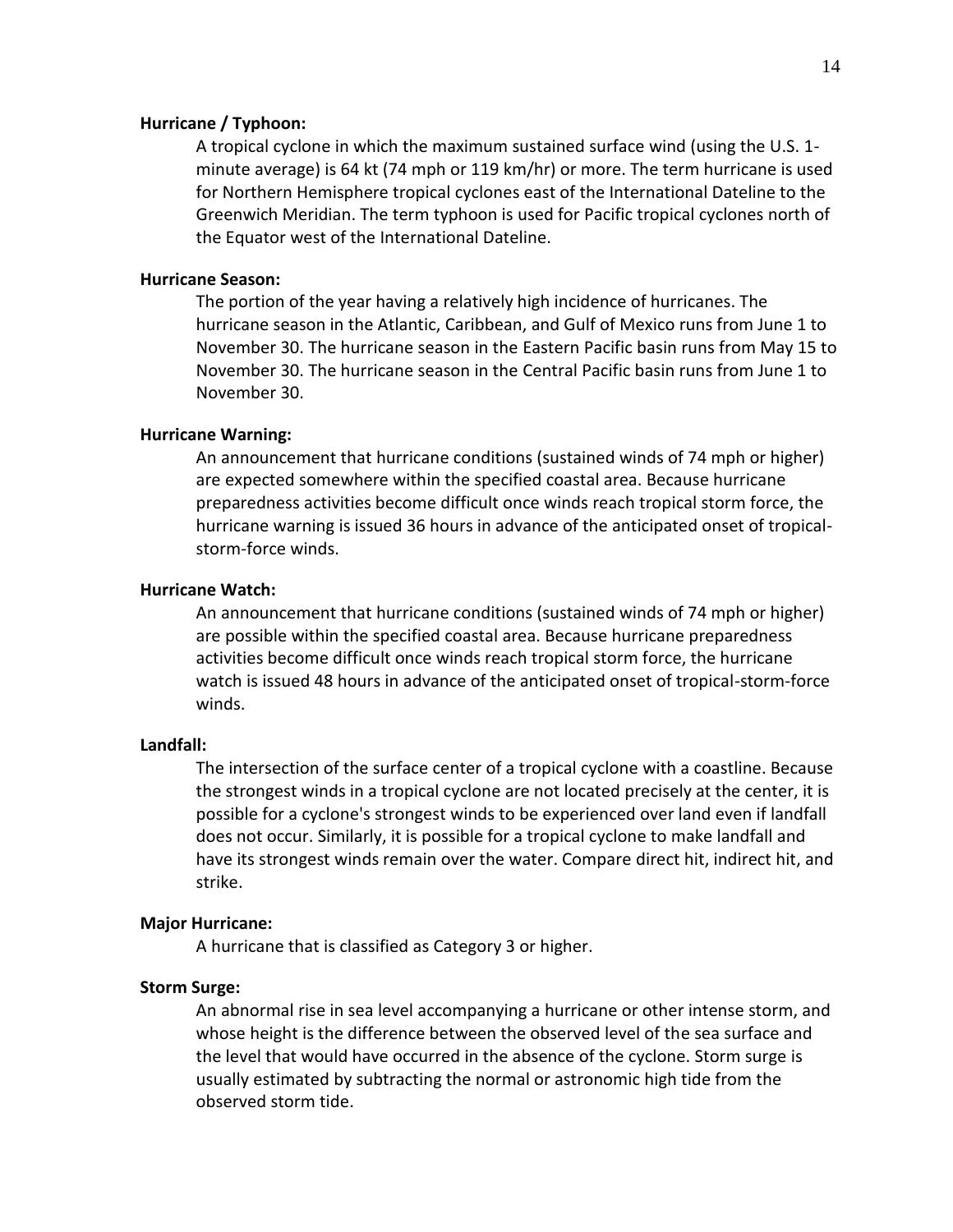#### **Storm Tide:**

The actual level of sea water resulting from the astronomic tide combined with the [storm surge.](http://www.nhc.noaa.gov/aboutgloss.shtml#SURGE)

#### **Storm Warning:**

A warning of 1-minute sustained surface winds of 48 kt (55 mph or 88 km/hr) or greater, either predicted or occurring, not directly associated wit[h tropical cyclones.](http://www.nhc.noaa.gov/aboutgloss.shtml#TROPCYC)

#### **Subtropical Cyclone:**

A non-frontal low pressure system that has characteristics of both tropical and extratropical cyclones. This system is typically an upper-level cold low with circulation extending to the surface layer and maximum sustained winds generally occurring at a radius of about 100 miles or more from the center. In comparison to [tropical cyclones,](http://www.nhc.noaa.gov/aboutgloss.shtml#TROPCYC) such systems have a relatively broad zone of maximum winds that is located farther from the center, and typically have a less symmetric wind field and distribution of convection.

#### **Subtropical Depression:**

A [subtropical cyclone](http://www.nhc.noaa.gov/aboutgloss.shtml#SUBCYC) in which the maximum sustained surface wind speed (using the U.S. 1-minute average) is 33 kt (38 mph or 62 km/hr) or less.

#### **Subtropical Storm:**

A [subtropical cyclone](http://www.nhc.noaa.gov/aboutgloss.shtml#SUBCYC) in which the maximum sustained surface wind speed (using the U.S. 1-minute average) is 34 kt (39 mph or 63 km/hr) or more.

#### **Tropical Cyclone:**

A warm-core non-frontal synoptic-scale cyclone, originating over tropical or subtropical waters, with organized deep convection and a closed surface wind circulation about a well-defined [center.](http://www.nhc.noaa.gov/aboutgloss.shtml#CENTER) Once formed, a tropical cyclone is maintained by the extraction of heat energy from the ocean at high temperature and heat export at the low temperatures of the upper troposphere. In this they differ fro[m extratropical](http://www.nhc.noaa.gov/aboutgloss.shtml#EXTRA) cyclones, which derive their energy from horizontal temperature contrasts in the atmosphere (baroclinic effects).

#### **Tropical Depression:**

A [tropical cyclone](http://www.nhc.noaa.gov/aboutgloss.shtml#TROPCYC) in which the maximum sustained surface wind speed (using the U.S. 1-minute average) is 33 kt (38 mph or 62 km/hr) or less.

#### **Tropical Disturbance:**

A discrete tropical weather system of apparently organized convection -- generally 100 to 300 nmi in diameter -- originating in the tropics or subtropics, having a nonfrontal migratory character, and maintaining its identity for 24 hours or more. It may or may not be associated with a detectable perturbation of the wind field.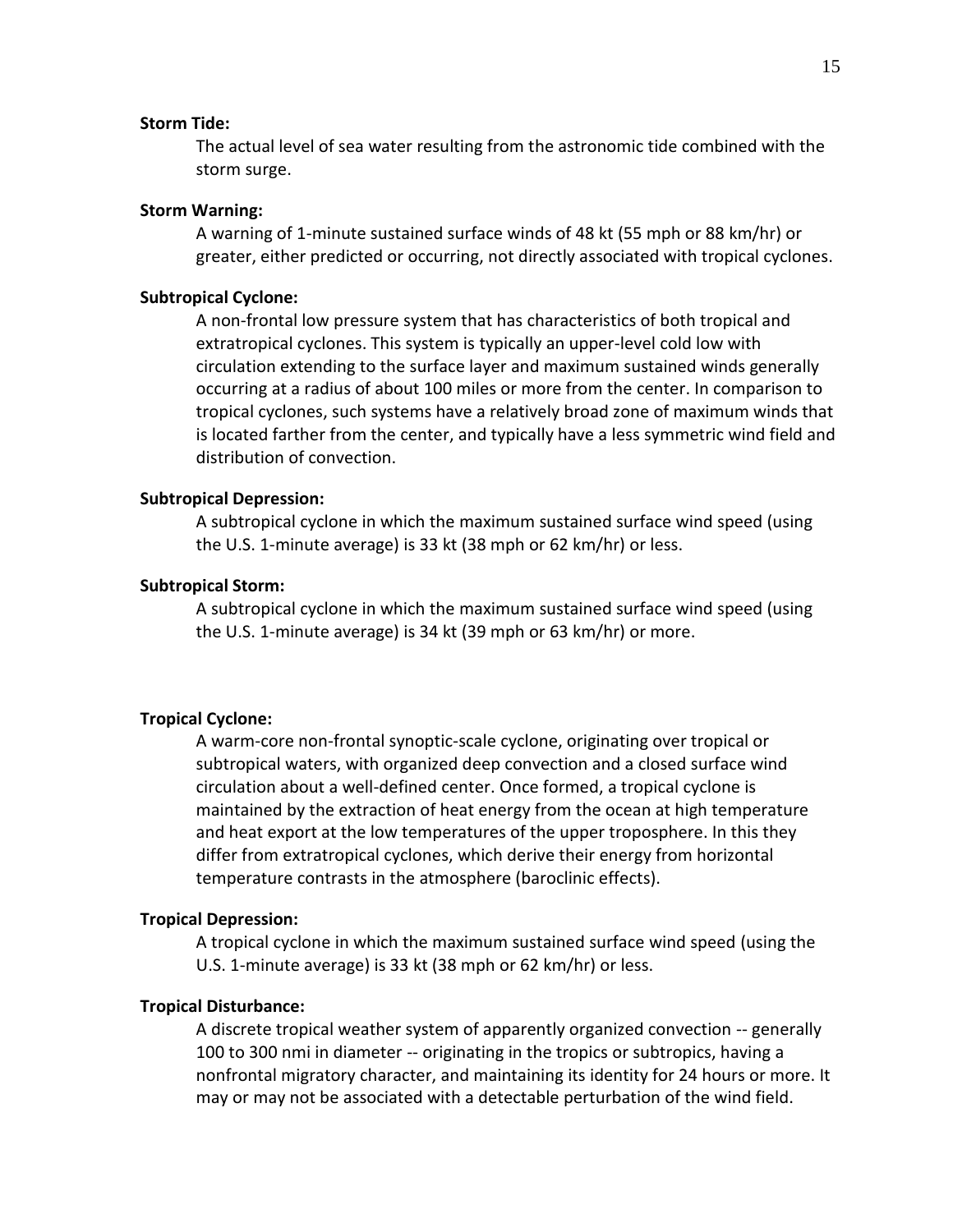## **Tropical Storm:**

A [tropical cyclone](http://www.nhc.noaa.gov/aboutgloss.shtml#TROPCYC) in which the maximum sustained surface wind speed (using the U.S. 1-minute average) ranges from 34 kt (39 mph or 63 km/hr) to 63 kt (73 mph or 118 km/hr).

## **Tropical Storm Warning:**

An announcement that tropical storm conditions (sustained winds of 39 to 73 mph) are expected somewhere within the specified coastal area within 36 hours.

## **Tropical Storm Watch:**

An announcement that tropical storm conditions (sustained winds of 39 to 73 mph) are possible within the specified coastal area within 48 hours.

## **Tropical Wave:**

A trough or cyclonic curvature maximum in the trade-wind easterlies. The wave may reach maximum amplitude in the lower middle troposphere.

## **Hurricane Categories**:

 The National Weather Service categorizes hurricanes by a scale known as the Saffir/Simpson Hurricane Scale.

The scale was developed in 1971 developed by wind engineer Herb Saffir and meteorologist Bob Simpson. The scale provides examples of the type of damage and impacts in the United States associated with winds of the indicated intensity. The scale does not address the potential for other hurricane-related impacts, such as storm surge, rainfall-induced floods, and tornadoes.

The NHC decided in 2010, it would use the experimental Saffir–Simpson Hurricane Wind Scale (SSHWS), which would be based on the SSHS, but exclude flood ranges and storm surge estimations. The agency cited various hurricanes as reasons for removing the "scientifically inaccurate" information, includin[g Hurricane Katrina](http://en.wikipedia.org/wiki/Hurricane_Katrina) and [Hurricane Ike](http://en.wikipedia.org/wiki/Hurricane_Ike) which both had stronger than estimated storm surge and [Hurricane Charley](http://en.wikipedia.org/wiki/Hurricane_Charley) which had weaker than estimated storm surge.

The Saffir-Simpson Hurricane Wind Scale is a 1 to 5 categorization based on the hurricane's intensity at the indicated time. The scale provides examples of the type of damage and impacts in the United States associated with winds of the indicated intensity. The following table shows the scale broken down by winds: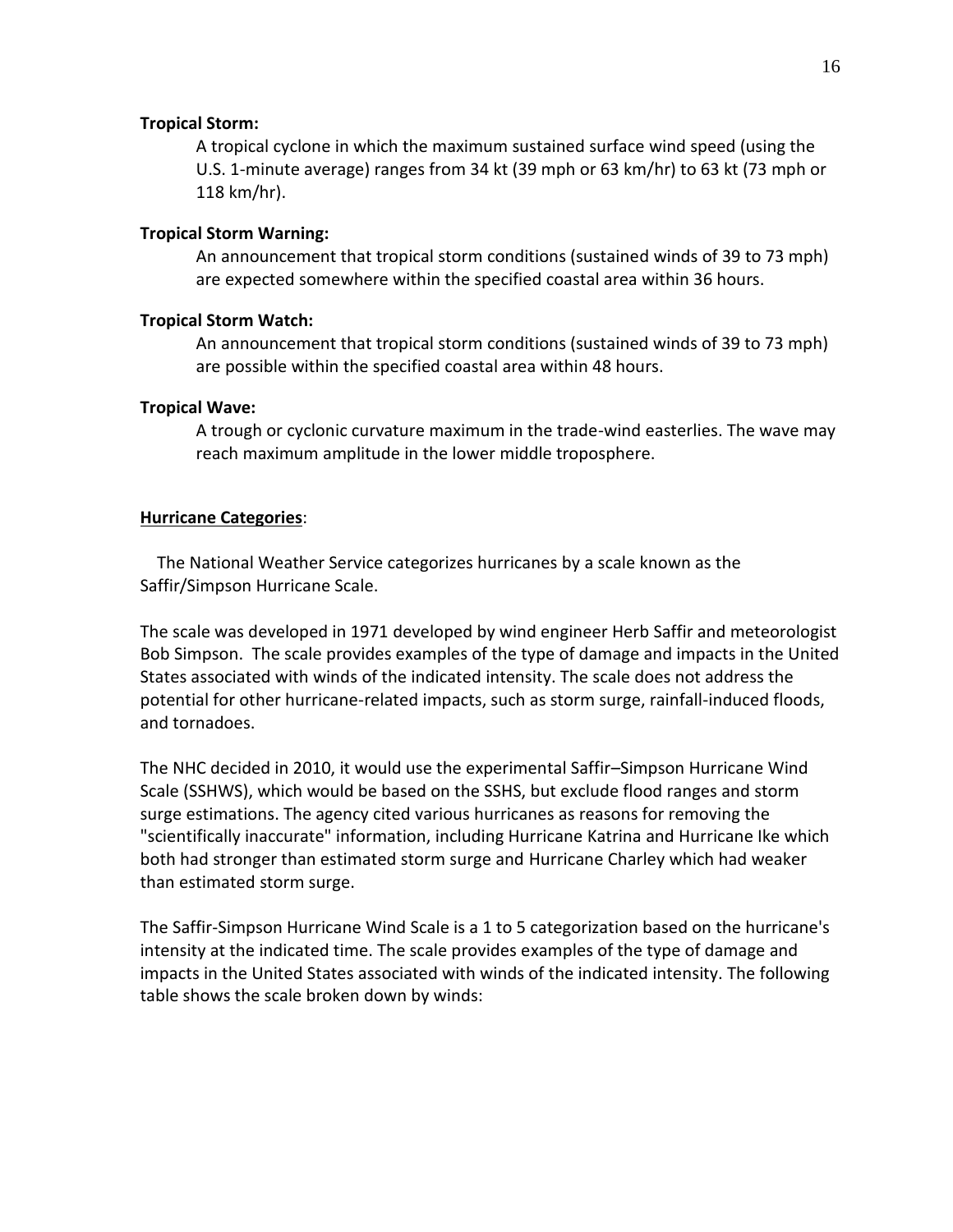| <b>Category</b> | <b>Wind Speed (mph)</b> | Damage                                                |
|-----------------|-------------------------|-------------------------------------------------------|
|                 | $74 - 95$               | Very dangerous winds will produce some damage         |
|                 | $96 - 110$              | Extremely dangerous winds will cause extensive damage |
|                 | $111 - 130$             | Devastating damage will occur                         |
|                 | $131 - 155$             | Catastrophic damage will occur                        |
|                 | >155                    | Catastrophic damage will occur                        |

A detailed description of the Saffir-Simpson Hurricane Wind Scale, which was revised in early 2010, is available in the appendix.

# **Town Time Frame Condition Codes:**

| Condition            | Time Frame                             |
|----------------------|----------------------------------------|
| <b>CONDITION V</b>   | Actions taken prior to an actual event |
| <b>CONDITION IV</b>  | 72 Hours before expected landfall      |
| <b>CONDITION III</b> | 48 Hours before expected landfall      |
| <b>CONDITION II</b>  | 24 Hours before expected landfall      |
| <b>CONDITION I</b>   | 12 Hours before expected landfall      |
| <b>CONDITION 0</b>   | landfall Imminent                      |

# **Hurricane Names**

Hurricanes are given names by an international committee. This reduces confusion when two or more tropical cyclones occur at the same time. The list repeats itself every six years, but if a hurricane is especially damaging, the name is retired.

Experience shows that the use of short, distinctive given names in written as well as spoken communications is quicker and less subject to error than the older more cumbersome latitude-longitude identification methods. These advantages are especially important in exchanging detailed storm information between hundreds of widely scattered stations, coastal bases, and ships at sea.

Since 1953, Atlantic tropical storms have been named from lists originated by the National Hurricane Center and now maintained and updated by an international committee of the World Meteorological Organization. The lists featured only women's names until 1979, when men's and women's names were alternated. Six lists are used in rotation.

# **Emergency Operations Center**

 It is the policy of the Town of Emerald Isle to open the Emergency Operations Center for any storm and/or emergency that may arise. The Town Manager and/or the Emergency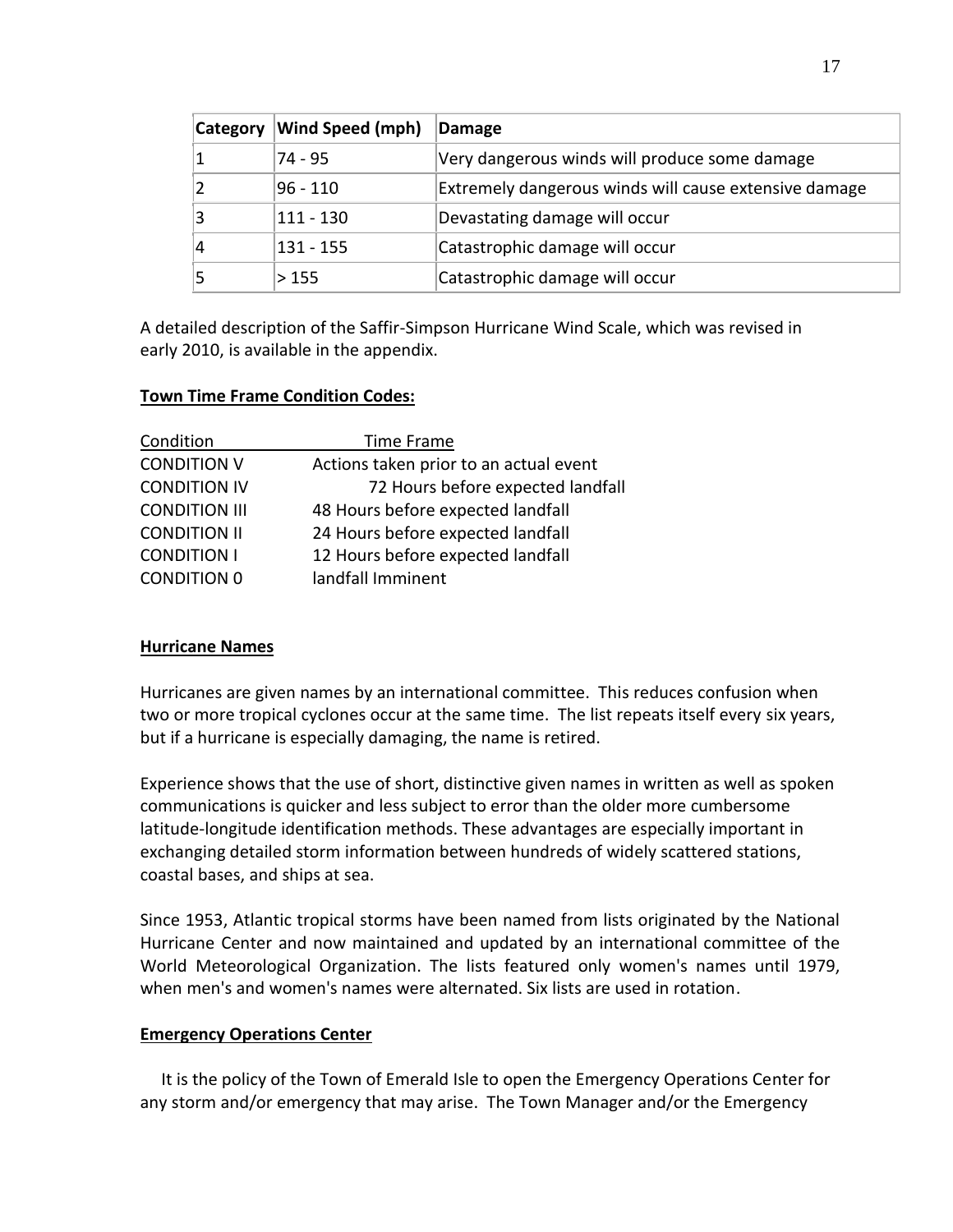Coordinator should be contacted at any time this center should be opened. In most cases, the Emergency Operations Center will be in the Town Administration Building.

 The Emergency Operations Center, as required by FEMA, operates under the National Incident Management System and a unified Command Structure with the Town Manager as the Incident Commander.

 For minor storms, snow storms, tornadoes, or other emergencies the town may open it to make decisions encompassing sheltering citizens without electricity to snow removal. The Town Manager will determine how much of the EOC should be activated.

 Upon establishing a condition III hurricane watch, the Town's Emergency Operations Center will be activated for the pending storm.

 The Town Manager is the Incident Commander and is responsible for making all the decisions. He/she will base these decisions upon all the information given him/her at the time.

 The Town Manager shall set a timetable for EOC briefings. These times will vary as the storm moves. It will be their responsibility to keep the EOC updated with all available information.

 The Town Manager or his/her appointee will publish updates as necessary to all departments and the town web page notifying everyone of the current status of the town and personnel.

# **Alternate Emergency Staging Area (Operations Center)**

 Upon notification of Condition I, The EOC personnel must make the decision whether to activate the Alternate Emergency Staging Area for our personnel. A category I or II storm will not warrant this decision. A category III storm is questionable, evacuation is required with a condition IV and V storm. After the entire town is evacuated, the decision to go will be made. This shelter is to house all employees as well as the EOC during the actual storm.

# **Hurricane Staffing**:

- All departments will report for work as the department's checklist dictates.
- The Fire Department employees will finish the evacuation. After the evacuation is complete, the employees will remain at the fire stations or the alternate Emergency Staging Area.
- The Police Department after the evacuation will remain at the station or be sent to the alternate Emergency Staging Area during the storm.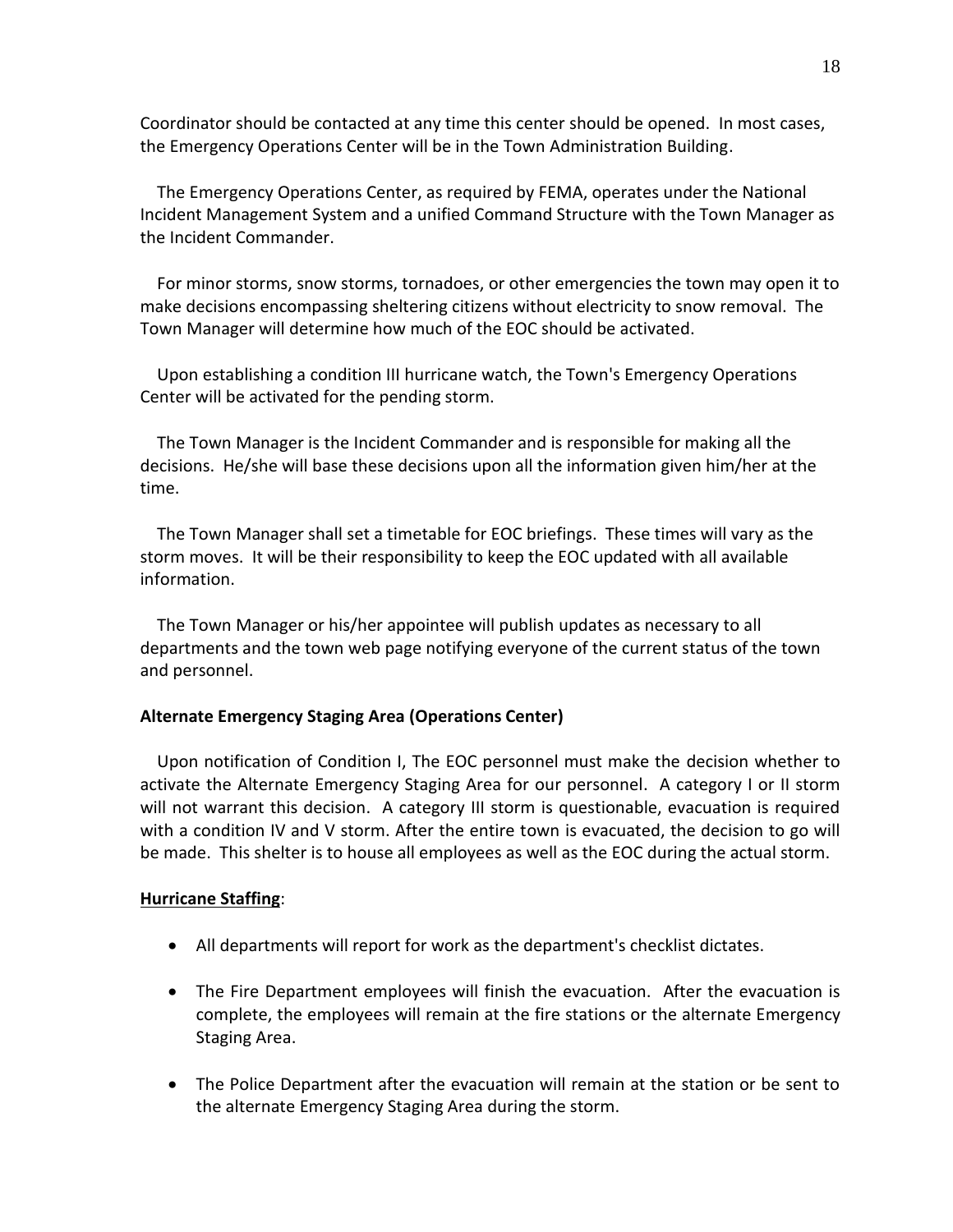- The EMS Department employees will report to work at the beginning of the evacuation efforts and will remain at the EMS building or the alternate Emergency Staging Area during the storm.
- In the event the Alternate Emergency Staging Area is opened, the Fire, EMS, and Police Department's will be the first back on the island. Therefore they will be required to stay throughout the storm.
- The Parks and Recreation Department will be staffed as necessary.
- The Administration Department will be released after they complete their checklist.
- The Public Works Department employees, after their checklist is complete, will all stay to take care of problems that may arise during the storm. Directly after the storm the employees released are to report to the Emergency Staging Area.
- The Planning & Inspections Department will finish their checklist and be released with the Administration Department. The Planning Director or representative will remain at the EOC. After the storm, he/she will coordinate with the police and fire departments to complete the windshield damage assessment

 The EOC may decide to change this policy during the storm. The department heads will request any changes to the EOC to send home or keep additional personnel.

 For minor storms, the EOC, which consist of all department heads, will make the decision at what point employees will be released. If there is no need for evacuation most employees will not be needed. This will be a command decision by the EOC.

# **Special Needs Registry**

 Carteret County has established a program to determine residents with special needs during emergencies. Residents can contact Carteret County Emergency Management at 252-222-5841 to apply for assistance. Also forms to sign up for this program can be found at the Town Administration Building, and on the Town website. The EMS Chief shall make contact with the county when condition IV is set for each storm. He/she shall make arrangements for everyone on the list for Emerald Isle, and will also coordinate the communication outreach regarding special needs.

# **Evacuation Plan**

For small events such as fires, public disturbances, or other emergencies which may require evacuation of any part of the Town, it shall be the responsibility of the senior police department personnel working, to carry out the evacuation.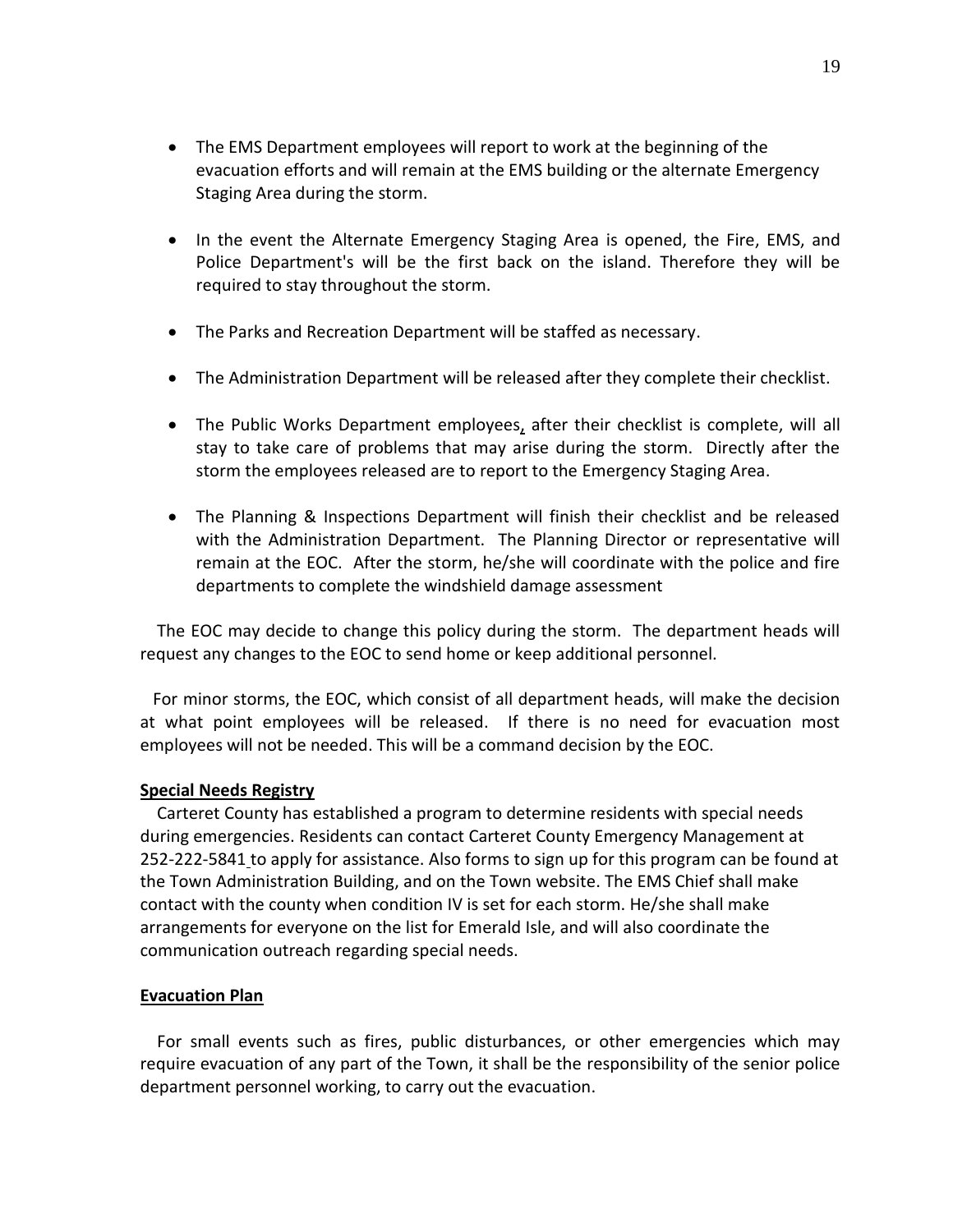The town has been broken down into workable zones and sectors. These maps can be used for evacuation, damage assessment, organized searches, Etc.

The evacuation plan has been established in the event the entire town or any part of it, has to be evacuated. Once the decision has been made to evacuate the town, the mayor will sign the state of emergency declaration and order the evacuation. The evacuation policy has been established to break up the Town into workable zones and sectors to make the evacuation process as easy as possible. The Police and Fire Departments will carry out this evacuation plan. The Police Lieutenant will oversee this evacuation and assign zones and sectors to both departments. Each unit will drive through their assigned sector a minimum of three times (more if deemed necessary) using the loud speaker.

 As soon as the evacuation is complete, a curfew will be put in place. Anyone who decided not to evacuate must stay on his or her property. They will not be allowed to drive around the town and look for damages to other people's property. This is for the safety of all personnel, Civilian and town. This curfew will be in effect until the Mayor lifts it, at which time a decision will be made whether to enact a nighttime curfew.

A copy of the Evacuation Plan can be found in the appendix.

#### **Discontinuance of Emergency Responses**:

 Once the Evacuation is complete, emergency services may be discontinued. If a call for help is received the senior person of the prospective department after doing a quick risk assessment, they will make a judgment call on whether it is safe for their personnel to answer the call. Obviously, if the EOC has evacuated across the bridge there will not be anyone here to answer the call anyway.

#### **Re-entry:**

Once the Town has been evacuated, and the curfew has been established the bridge will be secured from people coming back onto the island. The North Carolina Highway Patrol will staff the checkpoint on the north side of the B. Cameron Langston Bridge. The only people they will allow back onto the Island will be Essential personnel pass holders. The bridge will be open to anyone wanting to leave the Island until it is determined unsafe for vehicles to cross the bridge. At that time the bridge will be closed to all traffic and the troopers will seek shelter from the storm.

Once the storm has passed, The North Carolina Highway Patrol will once again man the checkpoint on the north side of the bridge. They will keep the bridge secured until further notice from the Carteret County EOC.

Emerald Isle Fire, Police, & Inspections Departments will begin their windshield damage surveys. With the curfew in place, these are the only personnel who should be on the roads, with the exception of other utility personnel and public works.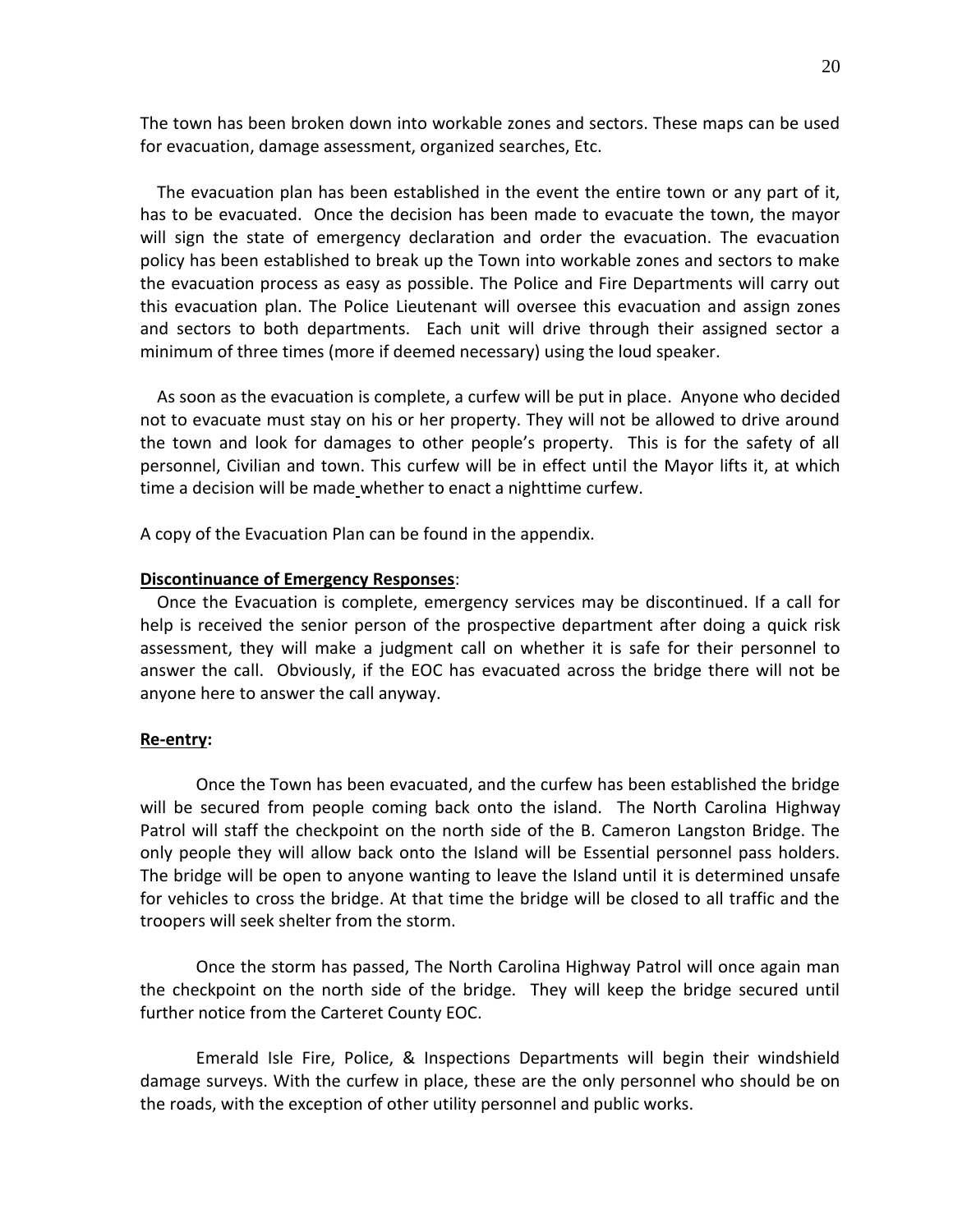Bogue Banks Towns will survey their prospective towns and meet (or Conference Call) to discuss when and who will re-open. This decision will be sent to the County EOC. They will then open the bridge for pass holders of whatever towns are open.

It is the policy of the Town of Emerald Isle to make every attempt to open the island back up to pass holders as soon as the roads are clear to permit travel. We shall discourage opening the Bridge during darkness.

# **Pass System:**

# **HURRICANE DISASTER RE-ENTRY PERMIT SYSTEM**

In the fall of 1998, Emerald Isle established a group of citizens to help revise the re-entry permit system. Input was sought from the citizens, taxpayers, and businesses. After several meetings, the system was adopted in March 1999, and amended as follows in December 2014 by the Emerald Isle Board of Commissioners.

# RESIDENTIAL: HURRICANE DISASTER RE-ENTRY PERMITS

1. Applicants must provide proof of property ownership or residency in the Town (for longterm renters).

2. Re-entry permits are permanent permits and do not need to be renewed each year.

3. Permits should be transferred at closing or at the transferring of the title. This is as important as receiving the keys, parking passes, or gate control cards at closing.

4. Re-entry permits can be purchased at a cost of \$25.00 per permit.

5. Rental property owners may wish to have their permit mailed to their rental agent, manager, or subcontractor of their choice who may be in a better local position to check on the property.

6. The rental agency or property owner who handles his/her own rentals for long term renters is responsible for notifying tenants relative to these permit requirements and determining how many permits and who pays the costs of those needed. If a homeowner manages his/her own property, the homeowner is responsible for making arrangements with the renter. Remember that long-term renters are NOT vacation renters.

7. Replacement of issued permits will be \$25.00 per permit. The only exception will be for torn or worn permits that need replacing and can be brought to Town Hall for a replacement without charge.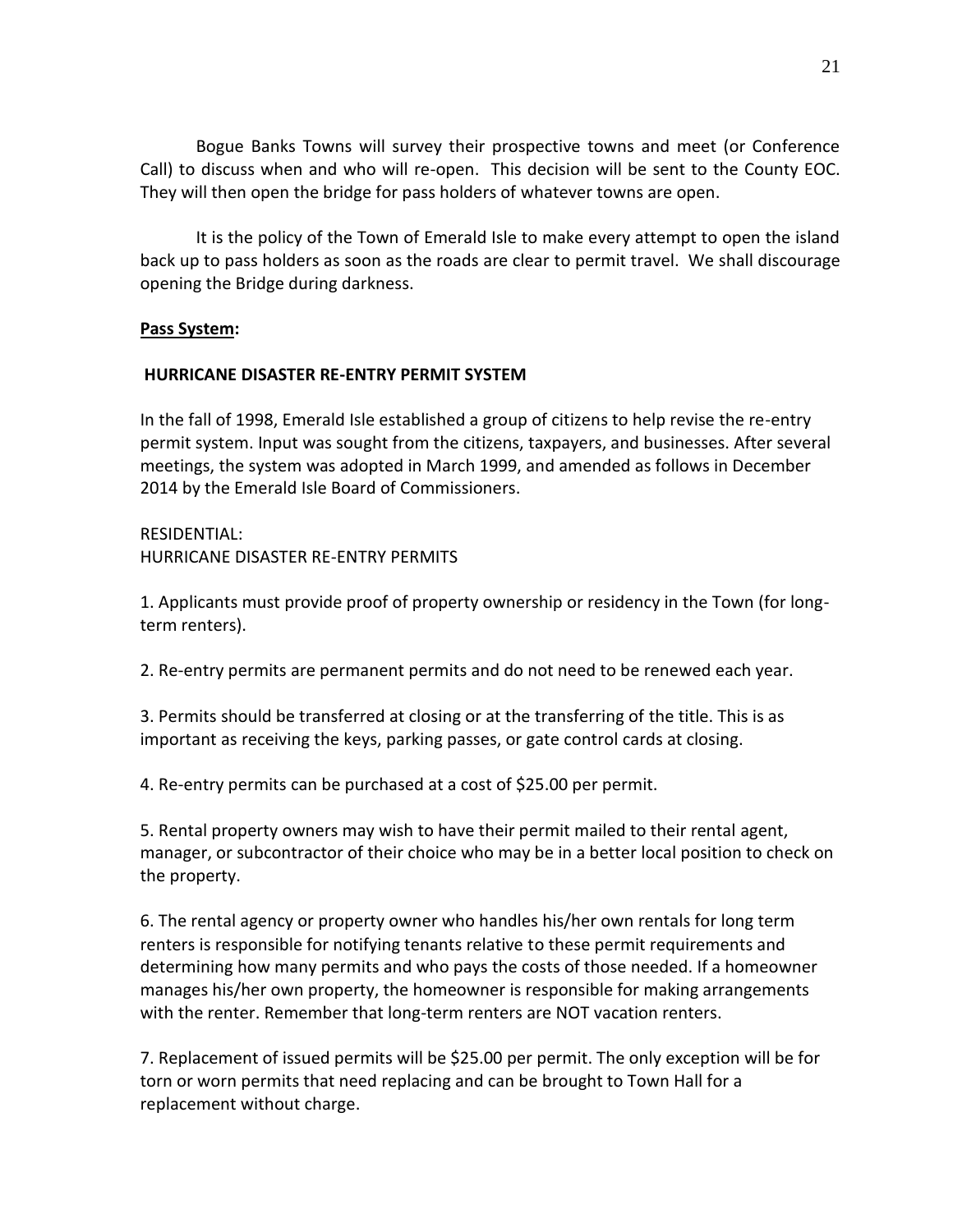8. Only two colored permits will be issued and will not contain any year or date:

a. WHITE PERMITS: Utility Company Crews, Emergency Personnel, Clergy, Town Staff

b. YELLOW PERMITS: Business, Long Term Renter, Property Owner

9. The Town reserves the right to cease permit issuance within 72 hours of projected landfall.

# COMMERCIAL:

BUSINESS HURRICANE DISASTER RE-ENTRY PERMITS

1. Applicants must provide proof that their business provides goods and/or services in Emerald Isle.

2. Re-entry permits are permanent permits for each business providing goods and/or services in Emerald Isle, and do not need to be renewed each year.

3. Business re-entry permits can be purchased at a cost of \$25.00 each.

4. Torn or worn permanent permits that need replacing can be brought to Town Hall for replacement without charge.

5. The Town reserves the right to cease permit within 72 hours before projected landfall.

6. The re-entry permit will not allow the permit holder on the streets of Emerald Isle during a curfew.

# WHITE ESSENTIAL PERSONNEL PASSES

 This pass is for the Mayor/Commissioners, Town Employees, Electrical Personnel and any other essential personnel designated by the Town Manager, These passes are to be kept securely by the Finance Director until a storm threatens. At which time they will be distributed by number and signed for. After the island has been reopened to everybody these passes must be turned back in.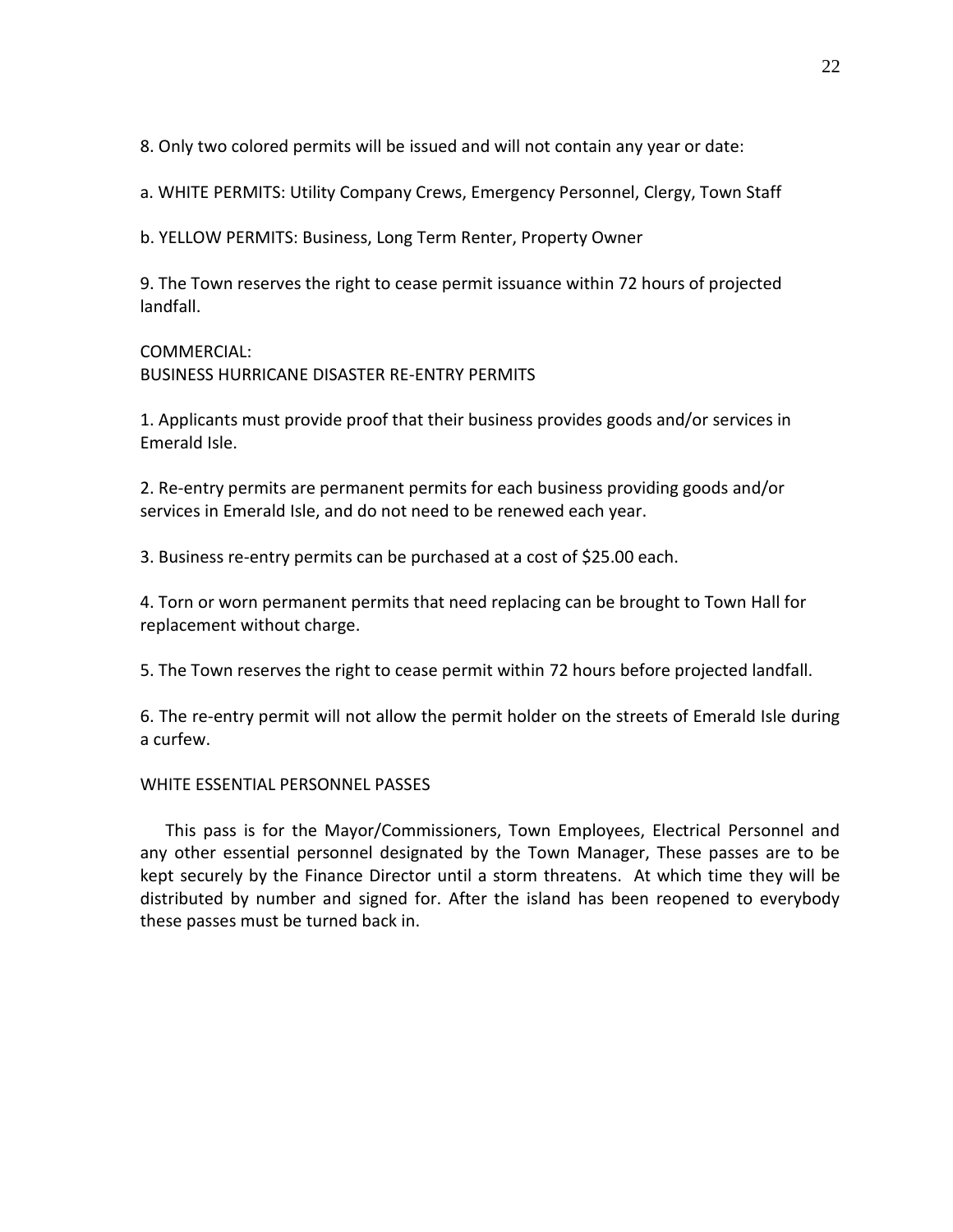#### MISCELLANEOUS-REENTRY

 If the Island is totally devastated the Emergency Management Coordinator along with the Town Manager will make arrangements for permanent residents to park on the mainland and will be bused to their properties, depending on the severity of the damage.

 Once the Island is cleared and it is safe for the Yellow card holders to reenter the Town Manager will make this decision, lift the curfew, and make the announcement to the Public. The Emergency Management Coordinator will relay this information to the County EOC.

 After the Yellow cardholders have had sufficient time to secure their Properties the Town Manager will make the decision to open the city to the general public.

#### **DAMAGE ASSESSMENT**

Damage assessment for storm events is coordinated by the Director of Planning and Inspections department for the Town. In addition to Planning and Inspection Department personnel, both the Police and Fire Departments provide critical assistance in completed damage assessment reports. If there is significant damage that is too large and widespread to be assessed solely by Town personnel, then outside (state and other local government) resources can be brought in to assist Town personnel. For purposes of carrying out the damage assessment, the Town is divided into three zones and these zones are divided into a total of eleven sectors. These are the same zones used for the evacuation plan.

The Damage Assessment Zones and Forms to be filled out can be found in the appendix.

#### **RECORDKEEPING**

 In order to be reimbursed by FEMA in the case of a Presidential Declaration. We must have our entire documentation ready to be turned in when the Damage Survey Team arrives a few days after a declaration event.

 In order to maintain complete records of an event the Town has developed form(s) to keep track of all man-hours, equipment, and materials used for the storm. A copy of the form(s) can be found in the appendix of this policy. It is important to note that each employee should be listed along with the equipment he/she was assigned to, and how many hours the equipment was in use.

 It is also recommended that each department head keep a daily log of all activities for the individual departments. The more paperwork and documentation we have the better the chances the town has to recover any loses that may be incurred from a declared event.

All paperwork should be directed to the Finance Officer for processing.